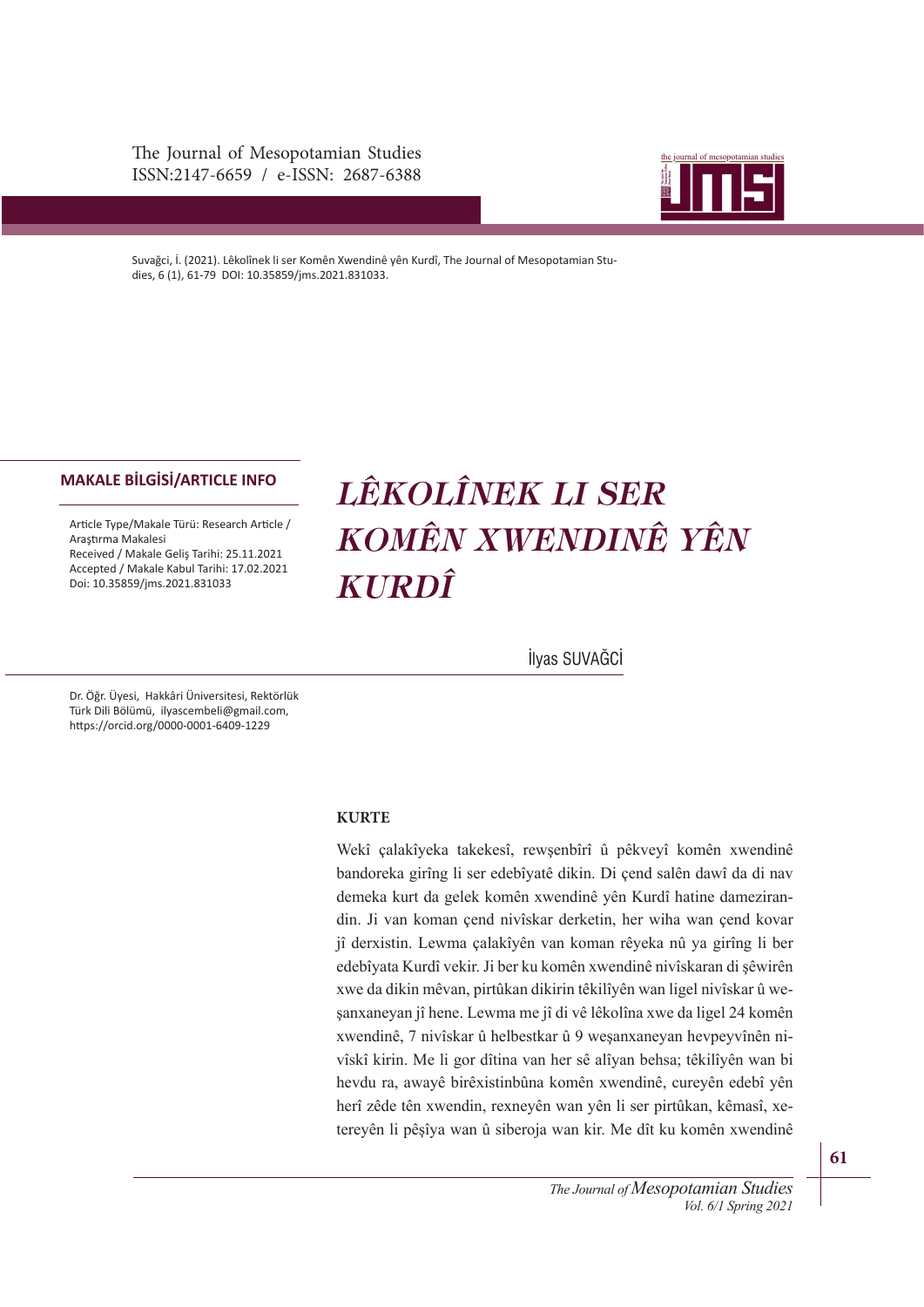yên Kurdî kêm yan jî zêde bandorek li ser firotina pirtûkan kirine. Girêdayî rewşa Kurdan ya sîyasî hejmara wan zêde yan jî kêm bûne, xebatên wan geş bûne yan jî sekinîne.

Peyvên Sereke: Komên Xwendinê yên Kurdî, Nivîskarên Kurd, Xwendina Pirtûkan,Weşanxaneyên Kurdî

# **Kürtçe Okuma Grupları Üzerine Bir İnceleme**

### **ÖZ**

Bireysel, entelektüel ve toplu bir etkinlik olarak okuma gruplarının edebiyat üzerinde önemli bir etkisi vardır. Son birkaç yılda kısa bir süre içerisinde birçok Kürtçe okuma grubu oluşturuldu. Bunların içerisinden bazı yeni yazarlar çıktı ve onlar birkaç dergi yayınladılar. Bu nedenle bu okuma gruplarının etkinlikleri Kürt edebiyatında yeni önemli bir yol açtı. Okuma grupları toplantılarına yazarları davet ettiklerinden, yayınevlerinden kitap satın aldıklarından onlar yazarlar ve yayınevleri ile iletişim içerisindedir. Bu nedenle bizler de bu incelememizde; 24 okuma grubu, 7 yazar, şair ve 9 yayınevi ile yazılı mülakatlar yaptık. Bu üç muhatabın birbirileri ile ilişkileri, okuma gruplarının örgütlenme tarzları, en çok okudukları edebi türler, okudukları eserler üzerine yaptıkları eleştiriler, onların eksiklikleri, onları bekleyen tehlikeler ve gelecekte onların durumunun ne olacağından bahsettik. Kürtçe okuma gruplarının az ya da çok kitap satışları üzerinde etkilerinin olduğunu gördük. Kürtlerin siyasi şartlarıyla ilişkili olarak okuma gruplarının sayısında artış ya da azalmalar, onların etkinliklerinde ilerleme ya da gerilemelerin olduğunu tespit ettik.

# **Anahtar Kelimeler:** Kürtçe Okuma Grupları, Kürt Yazarlar, Kitap Okuma, Kürt Yayınevleri

#### **An Analysis on Kurdish Reading Groups**

#### **ABSTRACT**

As an individual, intellectual and collective activity, reading groups have a significant impact on literature. In the last few years, many Kurdish reading groups have been established in a short time. Some new authors emerged among them and they published several journals. Therefore, the activities of these reading groups opened a new important area in Kurdish literature. Since reading groups invite authors to their meetings and buy books from publishers, they are in contact with authors and publishers. For this reason, we conducted written interviews with 24 reading groups, 7 authors and poets, and 9 publishers in this investigation. We talked about the relations between these three interlocutors, the way the reading groups were organized, the literary genres they read the most, their criticism of the books they read, their shortcomings, the dangers that await them and their future. We have seen that Kurdish reading groups have more or less infuence on book sales. In relation to the political conditions of the Kurds we found that there were increases or decreases in the number of reading groups, progress or decline in their activities.

**Keywords:** Kurdish Reading Groups, Kurdish Writers, Reading Books, Kurdish Publishers.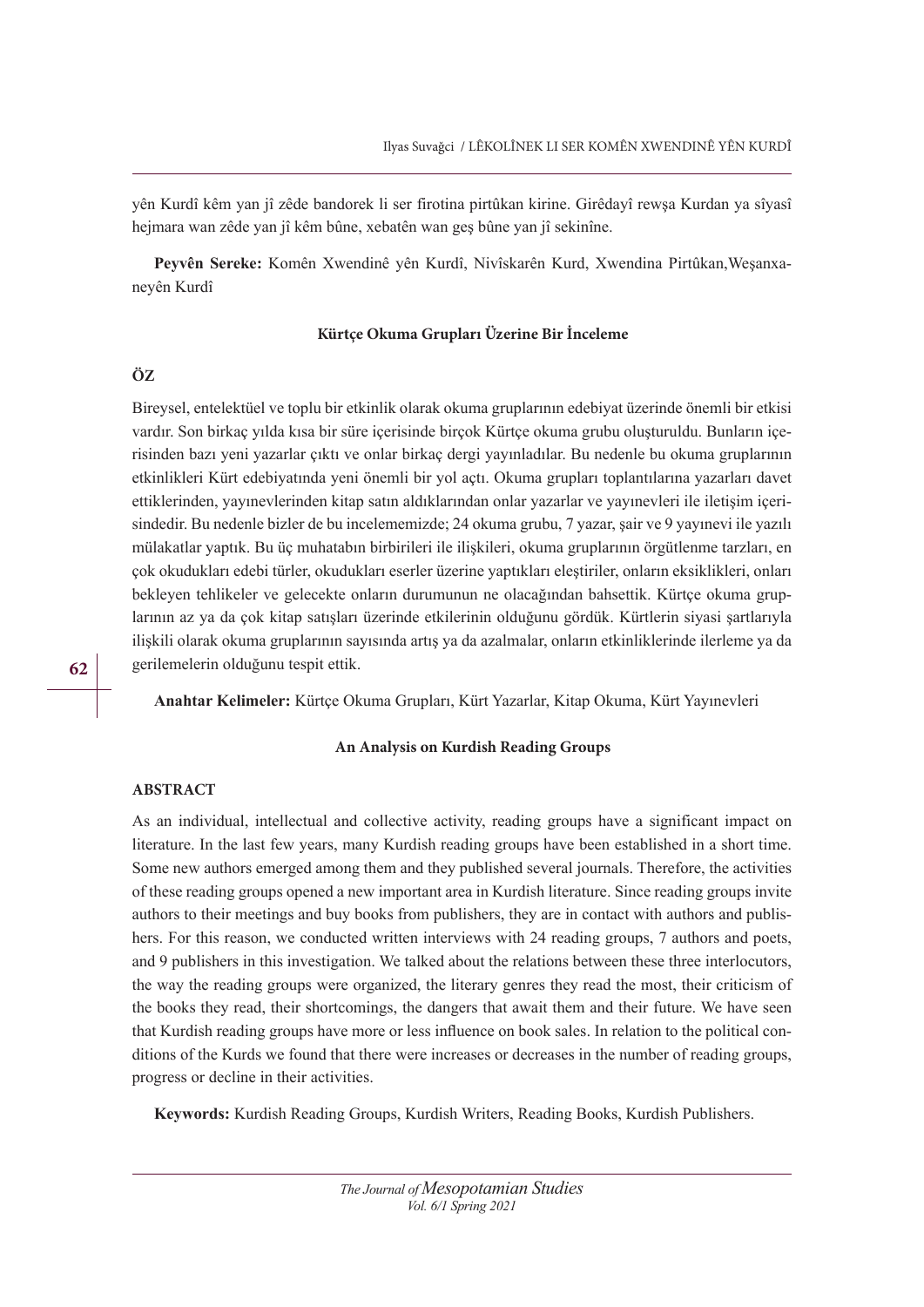#### **Extended Summary**

People read books for diferent purposes, such as having a good time, learning, teaching, or being a good reader. This activity can be done individually or collectively. The collective reading activity is called literatur cirles, book clubs or reading groups. This activity, which is mostly done in a diferent way than academic reading, consists of individuals from the same or diferent professions coming together for diferent purposes. Books can be read in diferent fields or in diferent genres of literature. Although collective reading activity was previously carried out in diferent ways in diferent countries, it first emerged in an organized manner in the early 1990s and in a short time as reading groups it became widespread in many countries. Kurdish reading groups started in the early 2010s and became widespread afterwards. With this study, we aimed to convey the information we reached about the beginning of Kurdish reading groups, their organizational style, the problems they faced and their future. This research is important as no previous study has been conducted on this subject. Since the reading activity is versatile and related to more than one actor, we asked the founders of Kurdish reading groups, the authors invited to the reading activities and the publishers who sold books to these groups through written interviews. We reached 24 reading groups, 7 authors and poets and 9 publishing houses on the subjects we drew attention to. According to the answers we received, we asked the questions repeatedly to the participants in diferent ways and analyzed their answers. In this way, we tried to present a general framework about Kurdish reading groups. Accordingly, it was determined that the situation of Kurdish reading groups was directly related to the political conditions of the Kurds. It was observed that there was a great interest in reading Kurdish when the demands of the Kurds regarding language, identity and culture were met. Likewise, when these demands were ignored or suppressed, Kurdish reading groups dispersed or their activities stopped. Since most of the members in the reading groups are university students, when the members graduate from school, the activities of the group are interrupted and sometimes the groups are dispersed. The analysis of Kurdish works in reading groups contributed to the development of Kurdish literary criticism. However, this situation did not become permanent because the criticisms made on the works were mostly not published or recorded. Although books in diferent fields or non-literature are read in reading groups, these are limited. For this reason, a partial generalization can be made to name Kurdish reading groups as novel reading groups since they mostly read novels. In contrast with the postmodern literary theory ignoring the author, in Kurdish reading groups, writers are also a part of the reading activity. Readers directly asked the authors for their criticism of the book. Reading and criticism of their works were welcomed by Kurdish writers. Similarly, Kurdish publishing houses, which sell more books thanks to reading groups, also expressed their positive views on reading groups. Nevertheless, some criticized the fact that Kurdish reading groups mostly ignore other books while conducting reading activities on modern literary genres. Kurdish publishing houses stated that they had ofered discounts on their book sales for Kurdish reading groups and helped them to provide reading spaces. It can be already said that Kurdish reading groups have had a significant impact on spreading Kurdish literature. Members of these reading groups have published magazines such as Wêje û Rexne, Zarema, Kund, Vejîn, Laser. Likewise, people in these groups such as Hasan Ildiz, Burhan Tek, Tahir Taninha, Erol Şaybak and Inan Eroglu wrote literary books.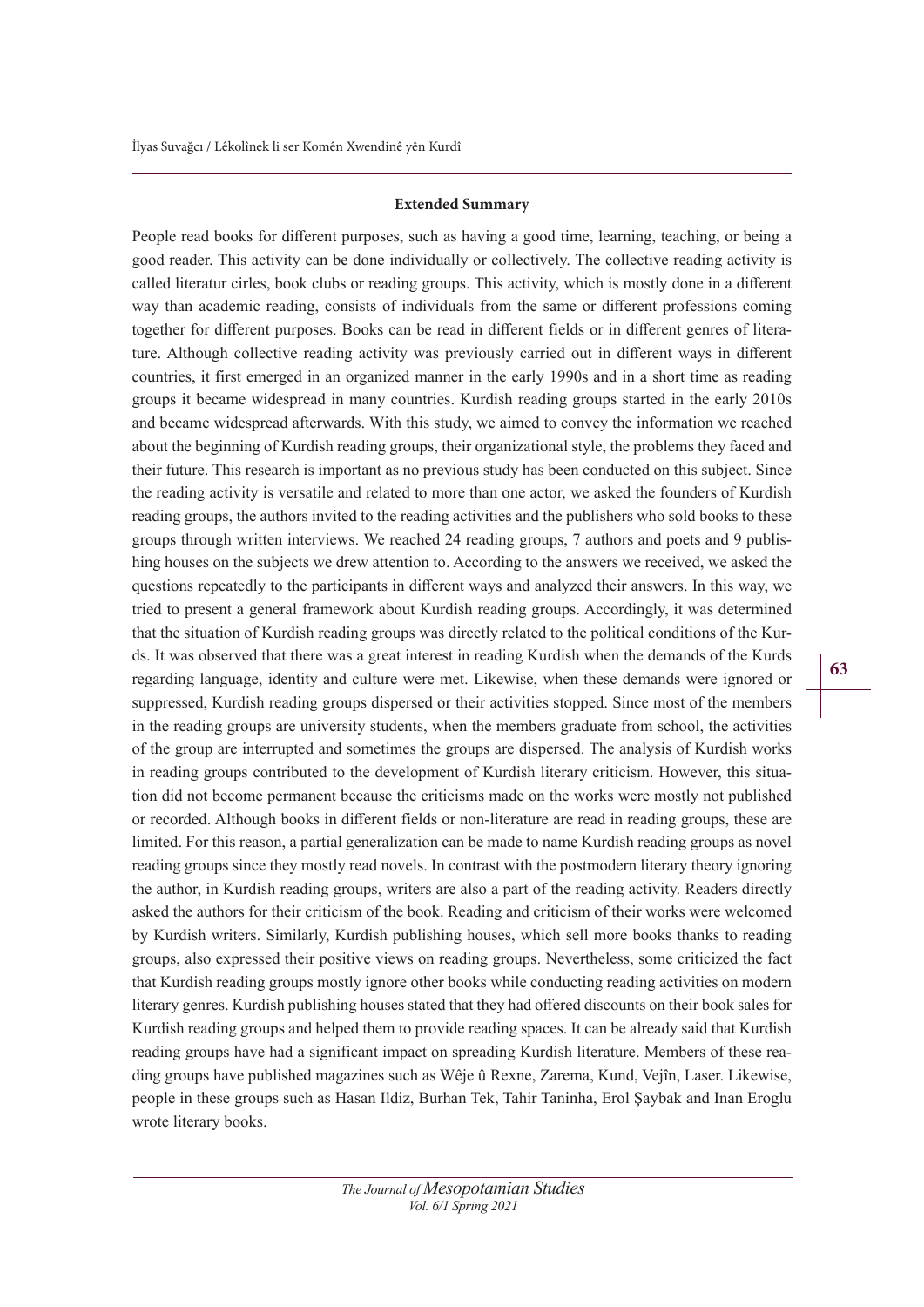#### **Destpêk**

Di pêşketina takekesî û civakî da roleka girîng ya xwendinê heye. Lewma ferd yan jî civak bi rêya xwendinê li xwe vedigerin, bi nêrîneka cîyawaz berê xwe didin nirx û taybetîyên xwe. Yek ji jêderkên sereke yên xwendinê pirtûk in û mirov bi armancên cuda yên wekî dilxweşkirin, hînbûn, hînkirin, borandina demê, ji bo ku bibe xwînerekî baş hwd. pirtûkan dixwînin. Ev çalakî herçend bi takekesî jî be carinan bi komelî jî dihê kirin. Ev çalakîyên komî wekî derdorên (xelqeyên) edebîyatê (Ing. literature circles), kulûbên pirtûkê (Ing. Book Clubs) yan jî komên xwendinê (Ing. reading groups) dihên bi nav kirin (Daniels, 2002:1). Endamên van koman ji bo nîqaşa li ser pirtûkekê bi awayekî bipergal dicivin û fikrên xwe vedibêjin û parve dikin. Di qada perwerdehîyê da ji bo ku xwendevan pirtûkxwendinê wekî taybetîyekê hîn bibin û tiştên ku dixwînin têbigihin mirov dikare ji rêbaza xelqeyên edebîyatê jî îstîfade bike. Lewma endamên xelqeyên xwendinê ji xwendevanên dibistanê pêk dihê (Ji H. Daniels vgz. Avcı û yên din, 2010:6).

Herçend bi awayekî modern komên xwendinê û kulûbên pirtûkan di dûmahîka sedsala 20an da derketine holê jî di sedsalên 9 û 10an da eywanên edebîyatê yên ereban, di sedsala 18an da eywanên frensîyan, di sedsala 19an da derdorên xwendinê yên li Dewletên Yekbûyî di vî warî da mînakên balkêş in. Di sala 1996an da li Amerîkayê hunermenda bi nave Oprah Winfrey di bernameya xwe ya televîzyonê da behsa avakirina kulûba pirtûkan ya bi navê "Oprah's Book Club" (Kulûba Xwendinê ya Oprahê) dike. Di demeka kurt da endamên vê kulûbê zêde dibin, hejmara firotina pirtûkên ku Oprah di van civînan da pêşnîyaz dike digihe 700.000î. Piştre li her derê cîhanê gelek komên xwendinê tên avakirin û ew belav dibin (Burnett, 2015). Li gor daneyên sala 2011an li Amerîkayê 500.000, li Îngilistanê 50.000 û li Kanadayê li dora 40.000î komên xwendinê hebûne (Procter û Benwell, 2015:5).

Endamên komên xwendinê bi dilê xwe tevlî van koman dibin. Ev jî nîşan dide ku çalakîyên komên xwendinê xwesteka xwîneran nebe pêk nayê û ev kom xitabî gelek xwînerên cîyawaz dikin. Bi dîtina Swann û Allington (2009:248) di komên xwendinê da ji rexnegirên profesyonel û akademîk cudatir em pêrgî xwînerên din dihên bê ka ew deqên edebî çawa şîrove dikin û dinirxînin. Ji alîyê zayendî ve dibe ku hemû endamên komê bi tenê ji jinan yan ji mêran pêk werin yan jî ew tevlihev bin. Di navbera endamên komê da dibe ku têkilîyên cuda hebin, dibe ku ew ji berê da heval bin û bi alîkarîya vê yekê komek ava kiribin. Hinek komên xwendinê tevlîbûna endamên nû dipejirîne lê hinek jî bi tenê ji kesên heman pîşeyî pêk dihê û ew endamên nû napejirînin lewma ew komên girtî ne. Dibe ku ew kom ji mamoste, xwendevan hwd. pêk werin. Ji bilî endamên koman her wiha her kom bixwe jî dibe ku xwedîyê pratîkên cuda bibin. Hinek ji yên din zêdetir civakî bin yan jî hinek ji wan xwedîyê têkilî û îdeolojîyên dînî û sîyasî bibin. Her wiha li gor naverok yan jî mijara pirtûkên dixwînin ew wekî komên edebî yên modern, klasîk yan jî li gor cureyên edebî wekî komên romanê, helbestê hwd. dikarin bên bi nav kirin. Ev kom civînên xwe li malên hevdu, pirtûkxaneyan, pirtûkfiroşan, navendên çandê û komeleyan, xwaringeh û cafeyan yan jî kargehan dikarin bikin (Peplow, 2016:1; Álvarez, 2016:2; Swann û Allington, 2009:251; Clarke û Nolan, 2014:124). Di komên xwendinê da carinan bi bijartina rêberekî/ê, carinan li gor danasînên pirtûkan yên çavkanîyên medyayê yan jî bi rêzê her endamekî komê pirtûka ku dê bê xwendin dîyar dike. Ligel vê yekê dibe ku komeka xwendinê di çarçoveya temayekê da pirtûkan dîyar bike. Wekî mînak dikare bê gotin ku 6 mehan dê nivîskarên Afrîkayî piştre jî helbestên epîk dê bên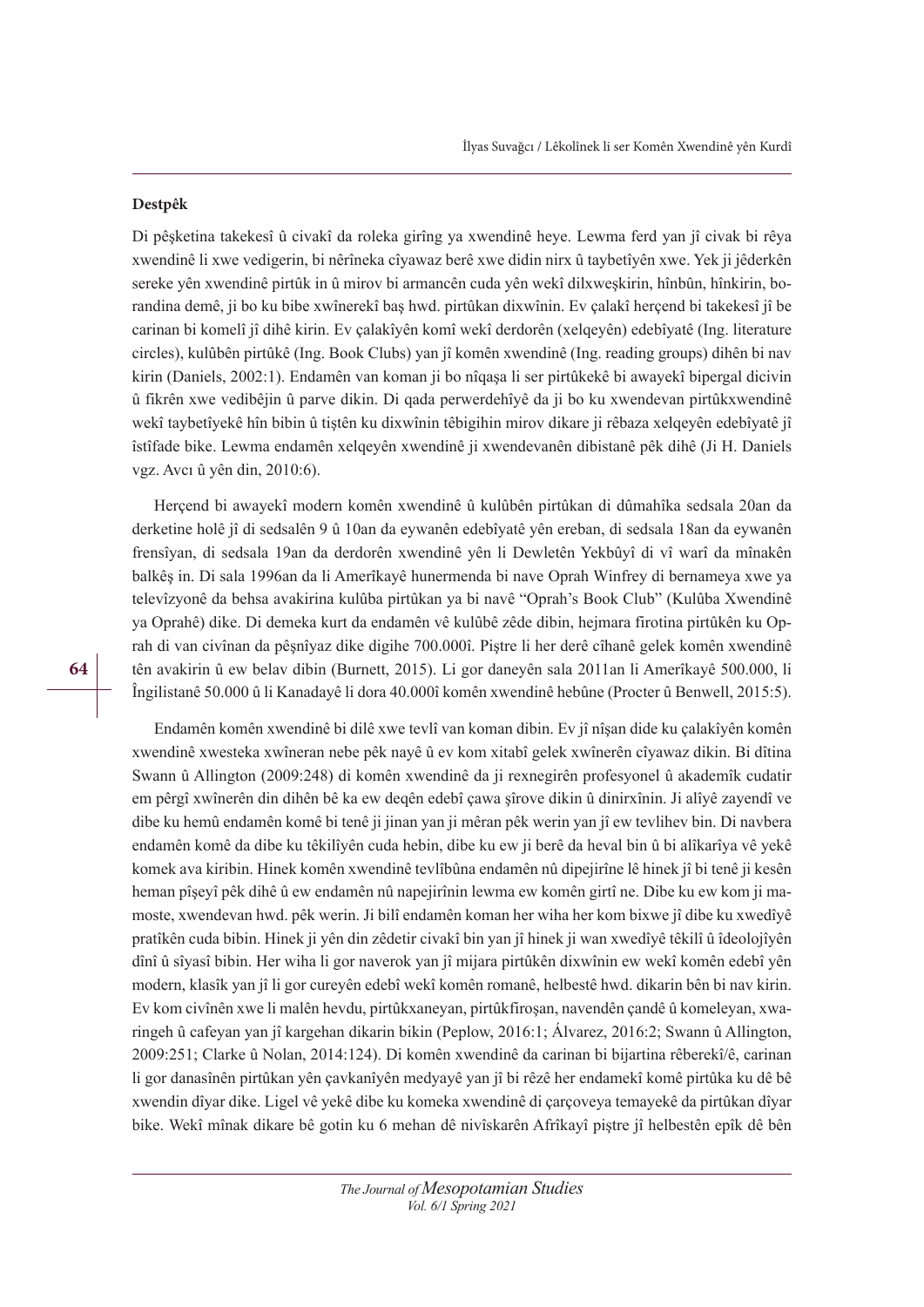#### xwendin (Peplow, 2016:36).

Xebatên li ser komên xwendinê zêdetir di çarçoveya perwerdeyê û wekî rêbazeka perwerdeyê nemaze li ser xelqeyên xwendinê hatine kirin. Di salên dawî da di nav Kurdan da jî çanda komên xwendinê wekî çalakîyekê bi pêş dikeve û li çend bajar û navçeyan komên xwendinê hatine avakirin. Lê komên xwendinê yên Kurdî dijberî komên Ewropayî ji ber sedemên wekî xwedîlêderketina çand û zimanê xwe, pêşvebirin û berdewamkirina wê hatine avakirin û mirov dikare bibêje xwedîyê sekneke dijasîmîlasyonîst e. Bêguman mirov nikare bibêje ku hemû endamên komên xwendinê yên Kurdî ji ber heman sedeman hatine nik hev. Dibe ku her yek ji ber sedemeka cuda tevlî komê bûbe. Lê dîsa jî ya ku wan digihîne hev ev refeskên wan yên neteweyî ne. Li gor lêkolînên me heta niha tu xebat li ser komên xwendinê yên Kurdî nehatine kirin lewma em dixwazin bi vê xebata xwe bala lêkolîneran bibin ser vê mijarê. Ligel vê yekê li ser van koman ji bilî çend agahî û bangewazîyên şêwira nivîskaran yên di tora înternetê da me tu çavkanîyên nivîskî nedîtin.

Wekî Robert Escarpit dîyar dike berhemên edebîyatê; nivîskar, pirtûk û xwînerî yan jî bi gotineka din afirînerên hunerê, berhem û komên xwîneran di nav xwe da dihewîne (1992:7). Lewma ji ber ku komên xwendinê bi tevlîbûna nivîskaran ya li şêwiran tên zanîn û rastûrast li ser bazara firotina pirtûkên Kurdî bandoreka wan heye, me bi rêbaza hevpeyvînên nivîskî ligel damezirînerên komên xwendinê, nivîskarên wekî mêvan tevlî şêwirên van koman bûne û weşanxaneyên Kurdî hevpeyvîn kirin. Me pêşîyê derbarê komên xwendinê yên Kurdî, pêvajoya avakirina wan da çend agahî dan. Piştre jî li gor nêrîna damezirînerên van koman, nivîskaran û weşanxaneyan pirsgirêk û pêşnîyazên derketine holê dîyar kirin.

#### **1. Komên Xwendinê yên Kurdî**

#### **1.1. Agahîyên Ser Damezirandina Komên Xwendinê yên Kurdî**

Di lêkolîna xwe da me navê 40 komên xwendinê yên Kurdî peyda kirin lê ji wan 24 koman bersiva pirsên me dan. Komên xwendinê yên bersiva me nedan ev in: Koma Lêkolîn û Xwendinê (Edene), Koma Xwendinê ya Gulîstan (Stenbol), Koma Xwendinê ya Viyênaye, Burdirê, Konyayê, Bismilê, Farqînê, Fêrikê Ûsiv (Batman), Nisêbînê, Midyadê, Evdalê Zeynikê (Agirî), Taksîmê (Stenbol), Stenbolê I, Stenbolê II, Antalyayê, Koma Wêjeyê ya Online. Navên komên ku me ligel hevpeyvîn kir û ahagîyên derbarê dîroka avakirina komê, cihê wê, hejmara pirtûkên hatine xwendin, perîyoda şêwiran û dîroka şêwira dawîyê ev in: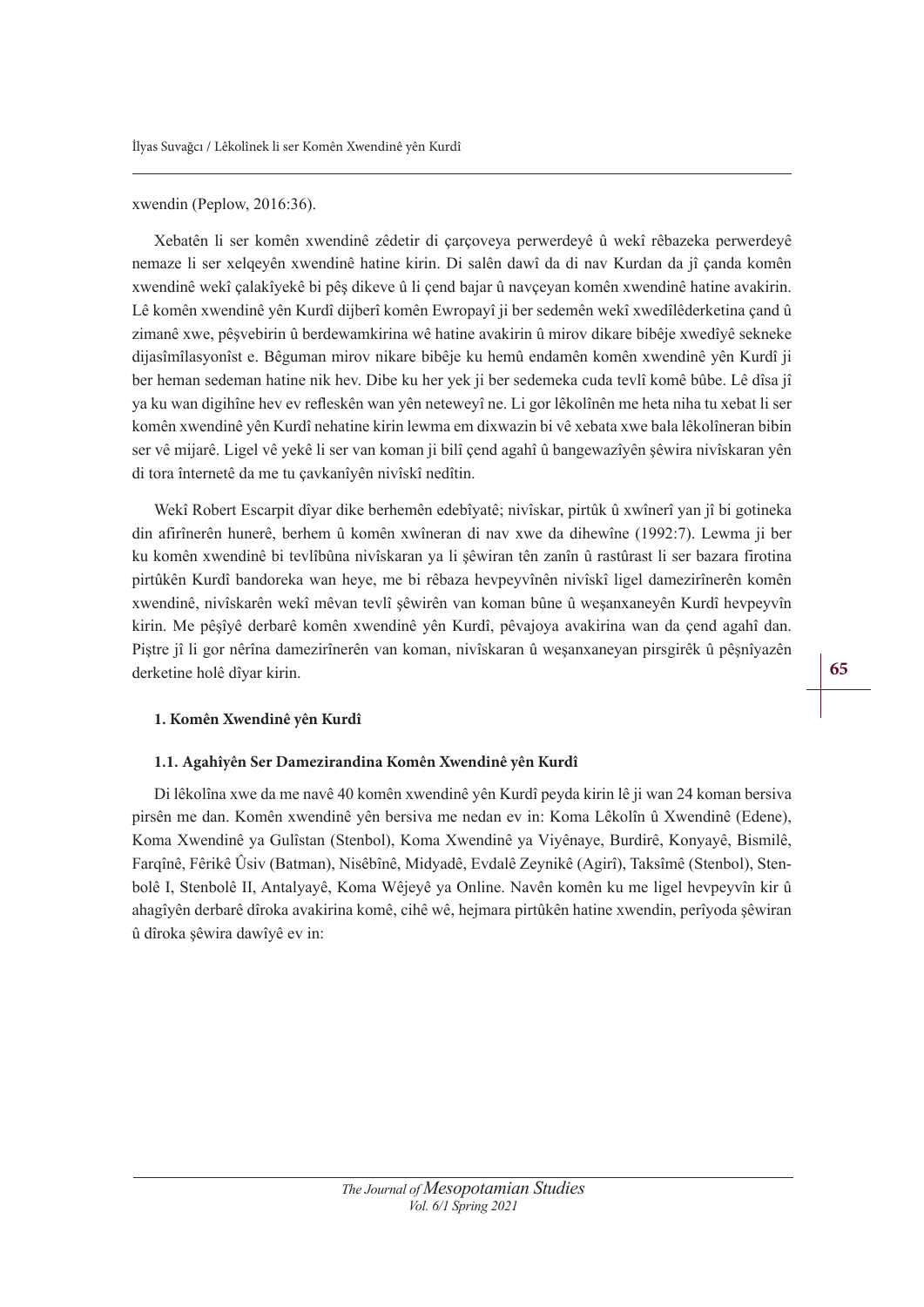|                  |                                      | Dîroka Avaki-<br>rina Komê | Bajar/Navçe | Hejmara<br>Pirtûkên<br>Hatine<br>Xwendin | Perîyoda<br>Şêwiran | Şêwira Dawîyê |
|------------------|--------------------------------------|----------------------------|-------------|------------------------------------------|---------------------|---------------|
| $\mathbf{1}$     | Şêwira Xwendina<br>Edebîyata Kurdî   | Dawîya 2009an              | Stenbol     | 80                                       | 14 roj              | 2017          |
| $\overline{2}$   | K.X.ya Dîyarbekirê                   | $2010$ (Ilon)              | Dîyarbekir  | 150                                      | $15$ roj            | 25.12.2016    |
| $\mathfrak{Z}$   | K. X.ya Qoserê                       | Pûşpera<br>2012an          | Qoser       | 57                                       | 7-14-21 roj         | 2015          |
| $\overline{4}$   | K.X.ya Celadet Alî<br>Bedirxan       | 03.12.2013                 | Sêrt        | $\ddot{\cdot}$                           | $21$ roj            | 2014          |
| $\,$ 5 $\,$      | K. X. ya Vejînê                      | 2014                       | Mêrdîn      | 69(?)                                    | 7 roj               | 13.03.2020    |
| 6                | K.X.ya Çewlîgê                       | 24.05.2014                 | Çewlîg      | ś.                                       | $15$ roj            | 15.12.2019    |
| $\boldsymbol{7}$ | K.X.ya Batmanê (I)                   | 2015                       | Batman      | 57 $(?)$                                 | 1 meh               | 2017 Îlon     |
| 8                | K. X. ya Wanê                        | 2015                       | Wan         | 68                                       | 7 roj               | 15.03.2020    |
| 9                | K. X.ya Amedê                        | 07.04.2016                 | Dîyarbekir  | 65                                       | 15 roj              | 30.09.2020    |
| 10               | K. X. ya Mele Meh-<br>mûdê Bazidî    | 05.11.2016                 | Agirî       | 15(?)                                    | 1 meh               | 19.02.2017    |
| 11               | Koma Sormeyê ya<br>Xwendinê          | 10.11.2016                 | Qamişlo     | 15                                       | 1 meh               | 16.04.2018    |
| 12               | K.X.ya Eğitim-Senê                   | 2017                       | Dîyarbekir  | 32                                       | $15$ roj            | 08.03.2020    |
| 13               | Koma Helbestê ya<br>Amedê            | 27.11.2017                 | Dîyarbekir  | 50                                       | $15$ roj            | 16.08.2020    |
| 14               | K. X. ya Ferzad<br>Kemanger          | 2018                       | Stenbol     | 50                                       | 7 roj, 14 roj       | Ś.            |
| 15               | K. X.ya Berken<br>Bereh              | 26.08.2018                 | Batman      | 44                                       | $15$ roj            | 25.04.2020    |
| 16               | K. X. ya Cizîra<br>Botan             | 01.10.2018                 | Cizîr       | 22                                       | $15$ roj            | ś.            |
| 17               | K.X.ya Mersînê                       | 19.11.2018                 | Mersîn      | 20                                       | $15$ roj            | 15.02.2020    |
| 18               | K.X.ya Zankoya<br>Mûşê               | 2019(?)                    | Mûş         | 20                                       | 7 roj               | 07.06.2019    |
| 19               | Koma Helbestê ya<br>Stockholmê       | 12.01.2019                 | Stockholm   | Ŝ.                                       | $15$ roj            | Berdewam dike |
| 20               | Koma Nirxandina<br>Wêjeyê            | 18.01.2019                 | Stockholm   | ś.                                       | $15$ roj            | Berdewam dike |
| 21               | K. X. ya Weqfa<br>Îsmaîl Beşikçiyê   | 15.09.2019                 | Stenbol     | $\overline{4}$                           | 14 roj              | 13.11.2020    |
| 22               | K.X.ya Mestûre<br>Erdelanî           | 20.09.2019                 | Enqere      | 3                                        | 7 roj               | 19.10.2019    |
| 23               | K.X.ya Batmanê (II)                  | 19.01.2020                 | Batman      | 2                                        | 14 roj              | 22.02.2020    |
| 24               | Klûba Wêje û Xwen-<br>dinê ya Dîlokê | 21.02.2020                 | Dîlok       | $\dot{\mathbf{S}}$                       | $15$ roj            | 08.03.2020    |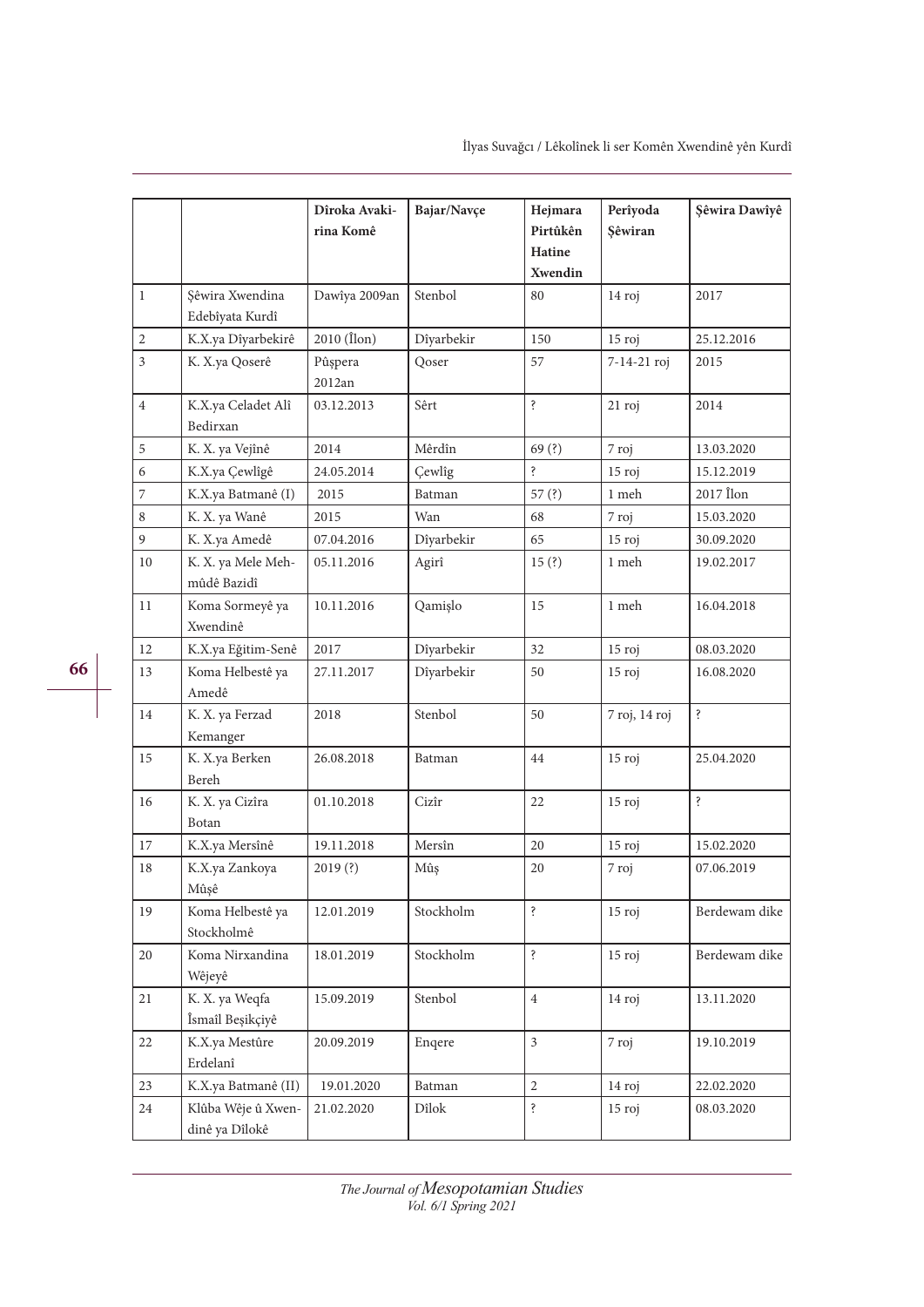Wexta em li tabloya li jor dinêrin em dibînin ku li gor daneyên hejmara pirtûkên hatine xwendin komên xwendinê bi gelemperî bi awayekî perîyodîk şêwiran nakin, dîroka şêwira xwe ya dawîyê jî nizanin. Niha jî em dê bi rêzê derbarê van komên li jor çend agahîyan bidin bê ka ji alîyê kê ve hatine damezirandin, endamên wan yên din kî ne, li kîjan mekanan şêwiran dikin, ji bilî şêwiran kîjan çalakîyên çandî û hunerî dikin hwd. Lê divê bê zanîn ku di hevpeyvînan da carinan damezirînerên koman ji ber sedemên cuda nexwestin bi awayekî eşkere navên damezirîner û endamên koman bidin, heta carinan ev pirsa me nebersivandin.

Sêwira Xwendina Edebîyata Kurdî (Stenbol): Berî vê komê cara pêşîyê li Bakur, li Mêrdînê di navbera salên 2006 û 2008an da mamoste û nivîskarên Kurd li avahîya KESKê (Kamu Emekçileri Sendikası: Sendîkaya Kedkaran ya Giştî) di şêwirên bi navê "Saeta Rexneyê/Eleştiri Saati" da pirtûk dixwendin. Ev bername pêşîyê bi tirkî hatine kirin piştre êdî bi Kurdî berdewam kirîye. Dîsa jî bi awayekî bipergal û domdar em dikarin bibêjin ku koma xwendinê ya ewil Şêwira Xwendina Edebîyata Kurdî ye. Ev herdu kom ji hev cuda ne. Bi tenê yek ji damezirînerê koma KESKê Çêtoyê Zêdo dema ji bo xwendina zanîngehê ji Mêrdînê diçe Stenbolê li wir ligel A. Rahman Çelik Şêwira Xwendina Edebîyata Kurdî ava dikin. Endamên vê komê yên din ev in: Ferhad Çeper, Welî Aksoy, Hêja Netirk, Fûad Kaya, Azîz Tekin, Hesen Ildız, Esra Boğa, Mewlud Oğuz, Gulîstan Zeren, Leyla Aksoy, Kubra Sağır. Wan bi piranî şêwirên xwe li Seyr-î Meselê, Enstituya Kurdî ya Stenbolê û Weqfa Îsmaîl Beşîkçîyê kirine. Wan ligel kesên wekî Ferhad Pîrbal (Wêje û Şano), Abdullah Keskîn (Edîtorî), Helîm Yûsiv (Nivîskarî) bername çêkirine (Zêdo, 01.10.2020).

Koma Xwendinê va Divarbekirê: Damezirîner: M. Emîn Aksu, Ahmed Kanî, Dawid Yesîlmen, Bawer Berşev, Tahir Taninha. Şêwirên xwe piranî li DSMyê (Diyarbakır Sanat Merkezi: Navenda Hunerê ya Diyarbekirê) û Weqfa Îsmaîl Beşîkcîyê kirine (Kanî, 05.10.2020).

Koma Xwendinê ya Qoserê: Damezirîner: Umran Aran, Burhan Tek. (Endam): Bajar Mîrzeman, Kerem Qoserî, Edîp Bozan, Xelîl Semed, Vecdî Demîr, Mûrad Seroxan. Şêwirên xwe piranî li Aziz Usta Pastanesi û Babil Kitap kirine (Tek, 20.10.2020).

Koma Xwendinê ya Celadet Alî Bedirxan: Damezirîner: Selamî Esen, Hêja Rana, Omer Toprak, Nurcan Sartik, Yilmaz Aksu, Mesut Fîdan. (Endam): Xelîlê Zer, Mahîr, Sewda, Beşîr, Ayşe. Şêwirên xwe piranî li Pirtûkxaneya Şaredariya Sêrtê, Kevirê Qul, Parqa Orhan Dogan, Cafeyên Girê Qîzan, Avahiya Eğitim-Senê kirine. Wan ligel kesên wekî Remezan Alan, Zeynelabidîn Zinar, Mesud Fîdan, Abdullah Gürgen gotûbêj û panel jî amade kirine (Toprak, 28.09.2020).

**Koma Xwendinê ya Vejînê:** Kom cara pêşîyê ji alîyê Înan Eroglu, Mehmet Emîn Çirik, Erol Şaybak ve hatiye damezirandin. Ji ber ku ew xwendekarên zanîngeha Artukluyê bûne, piştî zanîngehê xelas dikin çalakîyên komê disekine. Cara duyemîn jî ji alîyê Şêrko Janzêm, Îklîm Oral û Hebîb Gîyan ve dîsa tê damezirandin. (Endam): Zana, Berfîn, Abdullah, Rojvan, Fatê, Selamî, Nîyazî, Aşkin, Cîhan, Melek, Şîrvan, Mûkader, Fatma. Şêwirên xwe piranî li Komaleya Nûbiharê û Atolyeya FFê kirine. Rêze semînerên Kurdolojîyê û çalakîyên fîlman li dar xistine, li ser wan şêwir kirine (Janzêm, 07.10.2020).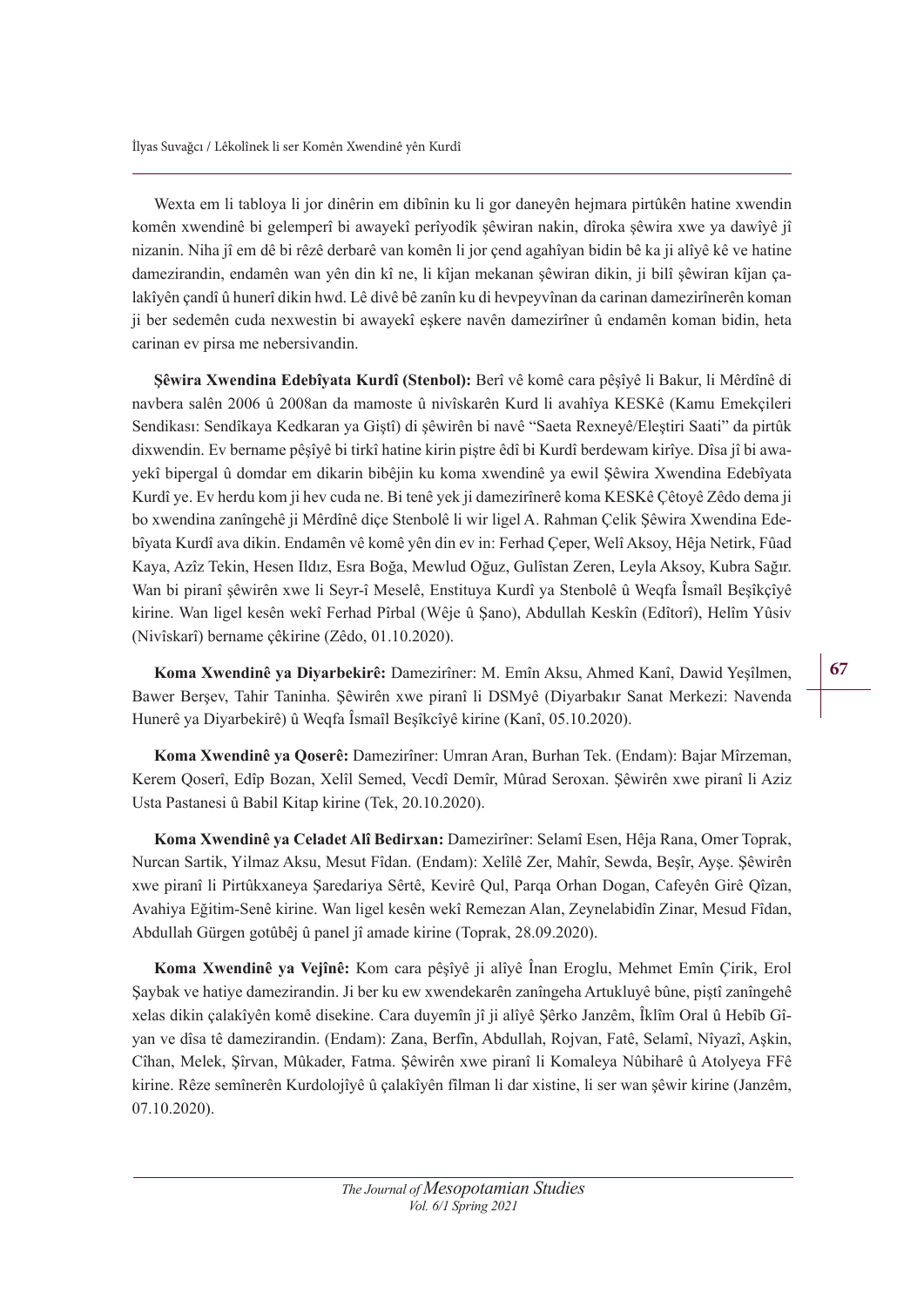**Koma Xwendinê va Cewlîgê:** Kom ji alîyê lêkolîner û xwendekarên zanîngeha Bingolê ve hatîye damezirandin. Damezirîner: Omer Delikaya, Mem Artemêt, Tufan Yamaç, Rabia Ay, Demet Arga, Hayal Yildiz, Sabri Külter, Şükrü Demir. (Endam): ?. Şêwirên xwe carinan li zanîngehê carinan jî cihên wekî Engelsiz Cafe, Mavî Cafe, Cema Cafe kirine. Wan rojên şanenavan û şano, pîrozbahîyên rojên taybet (Roja Zimanê Kurdî) amade kirine (Yildiz, 27.10.2020).

**Koma Xwendinê va Batmanê (I):** Damezirîner: Weysel Tirpan. (Endam): Sêwirên xwe piranî li Komeleya Nivîskarên Kurd kirine (Tirpan, 22.10.2020)<sup>1</sup>.

Koma Xwendinê ya Wanê: Damezirîner: Serhed Serhedî, Ferat Şivan. (Endam): Bihar, Fatê, Fatoş, Esma, Sema Evdila, Heval, Hikmet, Emer, Ferdî, Dawid, Mûsa, Rojhat, Mistefa, Azad. Wan şêwirên xwe li malên endamên komê û cihên wekî Lîlav Cafe, Bajar Cafe, Textê Reş Cafe, Eskîcî Cafe, Seyyah Cafe kirine (Serhedî, 02.11.2020).

Koma Xwendinê ya Amedê: Damezirîner: Hesîb, Sevgul, Remziye, Ebdullah, Leyla, Selehat, Seyhan. (Endam): Ehmed, Xecê, Mirad, Mem, Huseyn, Bayram, Eyşe. Ligel Koma Helbestê ya Amedê çûne Cizîrê û ligel endamên Koma Xwendinê ya Cizîra Botan li cihên dîrokî gerîyane. Ligel komên xwendinê yên Qoser, Farqîn û Vejînê li Mêrdînê li ser pirtûka Îrfan Amîda ya bi navê Şevek Şîzofren şêwirek li dar xistine (Şaşmaz, 01.10.2020).

Koma Xwendinê ya Mele Mehmûdê Bazidî (Agirî): Damezirîner: Hasan Akboğa, Avşîn Evdilbarî, Nihat Öner, Betül Yaşar, Ahmet Yazıcı, Yaşar Eroğlu, Hasan Yıldırım, Binevş. (Endam): Cüneyt, Osman, Hasan, Sebiha Kaya, Çetin Yıldırım, Ömer Sontur, Savaş Sontur, Mehmet Sait Yaman, Qazî Mihemed, Tuncay Sürücü, Mahir Alioğlu, Mustafa Şimşek. Wan şêwirên xwe piranî li Navenda Çandê ya Semayê û Kurdî-Derê kirine (Akboğa, 16.10.2020).

Koma Sormevê va Xwendinê (Oamislo): Damezirîner: Evdo Sêxo, Ebas Mûsa, Leyla Hibo. (Endam): ?. Wan piranî şêwirên xwe li bajarên Qamişlo û Amûdê cihên wekî Navenda Kovara Sormeyê, Dêra Fabronyayê kirine. Endam û damezirînerên komê ji bo ku Kurdî li pêş çavê zarokan şîrîn bikin çîrok ji wan ra xwendine û şahî li dar xistine (Şêxo, 02.10.2020).

Koma Xwendinê ya Eğitim-Senê (Amed): Damezirîner: Fatma, Hawa, Xoşewîst, Serwer, Kemal. (Endam): Stran Şev, Rîhan, Qedrîye, Hemê, Fesîh, Dîlan. Wan şêwirên xwe piranî li avahîya Sendîkayê kirine. Endamên komê bihevre çûne temaşekirina lîstîkên şanoyê (Şev, 02.10.2020).

Koma Helbestê va Amedê: Damezirîner: Hasîb Yanliç. (Endam): Sultan Yaray, M. Saît Arzû, Roza Metîna, Zozan Gulan, Nûrcan Delîl, Mordem Zel, Încî Egîd, Şeref Akgul, Arîfe Avci, Hasib Yanliç, Hasbey Koksal. Ew tev li civîna yekemîn ya Klûba Wêje û Xwendinê ya Dîlokê bûne. Ligel Koma Xwendinê ya Amedê di çarçoveya Roja Çîrokan ya Cîhanê da bihevre bernameyek li dar xistine, li ser çîrokan gotûbêj kirine û piştre Sêva Mêxekrêj çêkirine (Metîna-Endez, 15.10.2020).

Koma Xwendinê ya Ferzad Kemanger (Stenbol): Damezirîner: Barişê Porxelek, Mem Arîn, Rojarîa Henifî Ronak, Dîlan Daş, Bîlalê Xerzî, Mavîş Daş, Bêrîvana Mizîzexî, Elîcan Ceyrancîko,

**68**

<sup>1&</sup>lt;sup>1</sup> Endamên din nexwestin navên wan bên parvekirin.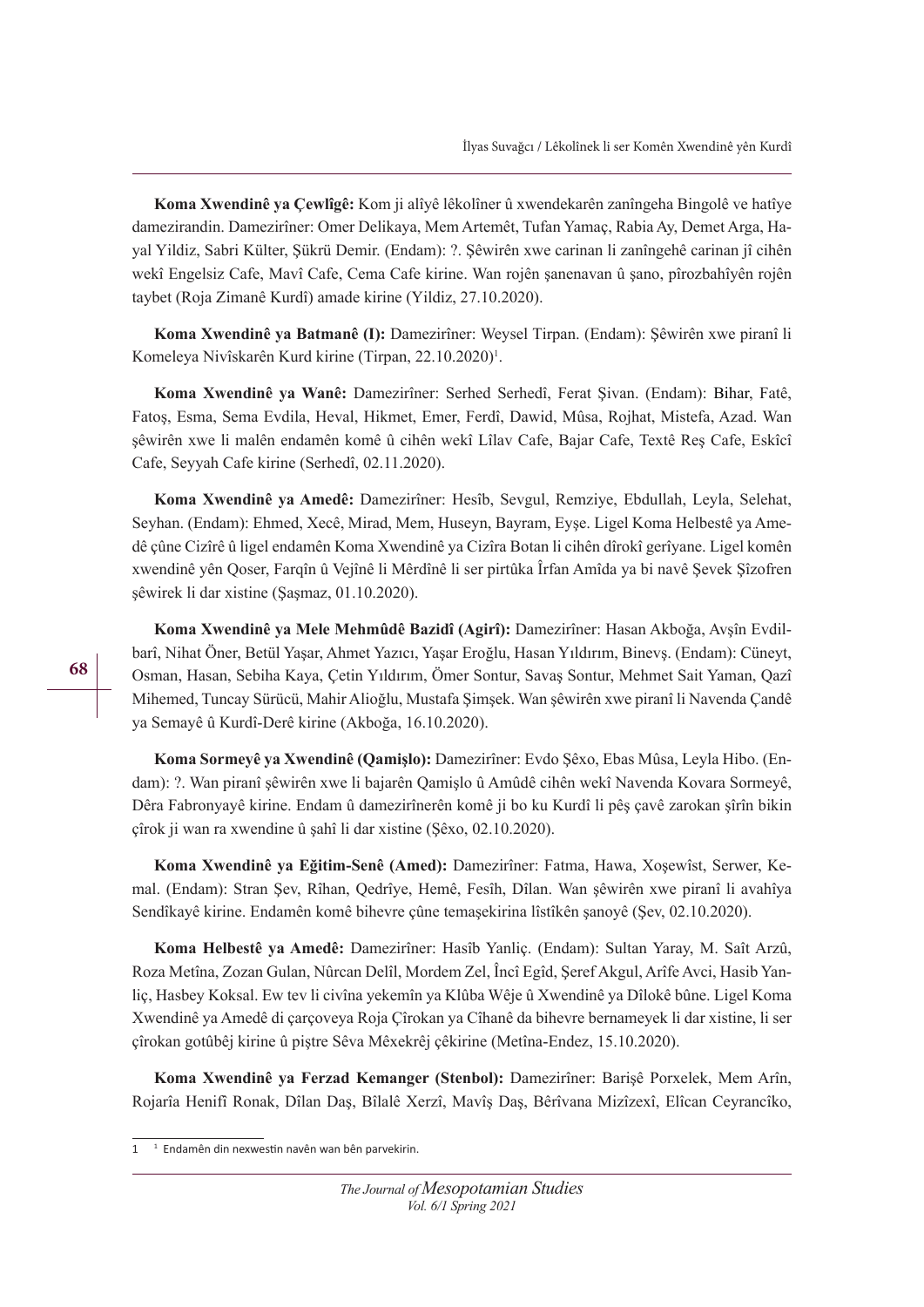Elî Hoşeng, Xebat, Ferît Yavûz, Haco, Azad. (Endam): Evdirrehman, İlyês, Kulîlk, Bahadîn, Bawer. Wan şêwirên xwe piranî cihên wekî Şevîn Cafe û Morî Cafe kirine. Her wiha wan ligel 20 nivîskaran gotûbêj kirine, yek ya xwendinê yek ya nivîsandinê du pêşbirk çêkirine. Ji bilî van xebatan atolyayekî online amade kirine. Ev wekî xebateka zaningeheka online bûye. 30 xwendekaran li ser beşên cuda yên edebîyata Kurdî ji kesên wekî Abdurrahman Adak, Dilawer Zeraq, Kovan Baqî û Îsabella Bêrîvan 60 saet ders girtine (Xerzî, 09.11.2020).

Koma Xwendinê va Cizîra Botan: Damezirîner: Egîd, Gulê. Wan sêwirên xwe bi piranî li malên endamên komê û Damla Pastanesiyê kirine. Ligel Komeleya Çand û Ziman a Birca Belek çalakîyên çandî kirine (Arjen, 11.11.2020)<sup>2</sup>.

**Koma Xwendinê ya Berken Bereh (Êlih):** Damezirîner: Ahmet Seyarî, Ramazan Yaman. (Endam): Berken Bereh, Merdan, Alî, Hayat, Bawer, Ronî, Dilazad, Ercan, Hejar, Murat, Osman, Rasim, Xêredîn. Şêwirên xwe bi piranî li komeleya Ehmedê Xanî kirine. Ji bilî xwendin û nirxandina pirtûkan semînerên di warê çand, ziman û edebîyata Kurdî da li dar xistine. Semînerên ku hatine kirin ev in: 1. Teorîyên neteweperwerîyê û destpêka neteweperwerîya Kurdî; 2. Teorî û bingeha realîzma sosyalîst û destpêka wê di edebîyata Kurdîda; 3. Kolonyalîzm û dijkolonyalîzm; 4. Teorîya femînîzmê û rengvedana wê di edebîyatê da (Seyarî, 03.10.2020).

Koma Xwendinê ya Mersînê: Damezirîner: Mihemed, Baqî, Emîn, Serdar, Azîz Aksu, Ferhad. (Endam): Silehîn, Remezan, Hudayî, Seîd, Sozdar, Şîlan, Bazîd, Heman. Şêwirên xwe bi piranî cihên wekî Artuk Bey, Stran Cafe, Atolyeya Derya Spî kirine (Aksu, 07.10.2020).

Koma Xwendinê va Zankova Mûşê: Damezirîner: Ayetullah Çelik, Sidar Gök, Mahmut Ceylan. (Endam): ?. Ev kom ji alîyê xwendekarên zanîngeha Muş Alparslanê hatîye damezirandin. Wan şêwirên xwe bi piranî li zanîngehê kirine. Ji bilî şêwiran carekê şanoyeka Kurdî jî amade kirine (Ceylan, 28.09.2020).

Koma Helbestê ya Stockholmê: Damezirîner: Kamran Simo Hedilî, Kadir Çelîk, Mekbula Çolak, Aynur Aras, Ednan Dogan, Kawa Xosrewî, Turec Esperî, Îman Botanî (Hedilî, 02.10.2020).

**Koma Nirxandina Wêjeyê (Stockholm):** Damezirîner: Kamran Simo Hedilî, Şoreş Reşî, Mîrhem Yîgit, Zagiroz Endezarî, Lokman Polat, Osman Eyter, Ednan Dogan, Emîr Mukranî (Hedilî, 02.10.2020).

Koma Helbestê ya Stockholmê û Koma Nirxandina Wêjeyê di bin sîwanê Enstûtîya Kurdî ya Stockholmê da xebatên xwe berdewam dikin lê niha şêwirên xwe bi awayekî online dikin. Wan bi piranî şêwirên xwe li eywana enstûtîyê yan jî eywanên cuda yên bajarên cuda yên Swêdê kirine. Her wiha wan konferas, semîner û rojên danasîna berhemên wêjeyî jî li dar xistine (Hedilî, 02.10.2020).

**Koma Xwendinê ya Weqfa Îsmaîl Beşikçiyê (Stenbol):** Kom ji alîyê Suat Baran û serokatiya Weqfa Îsmaîl Beşîkçiyê hatîye damezirandin. Endamên wê ev in: Xecê Daşxîn, Gernas Nenas, Mehmet Erbaş, Ûmran Dogan, Recep Gûneş, Evîn Aydin, Dîlan Salik, Melahat Goktaş, Melek Yavuz,

Endamên komê nexwestin navên wan bên parvekirin.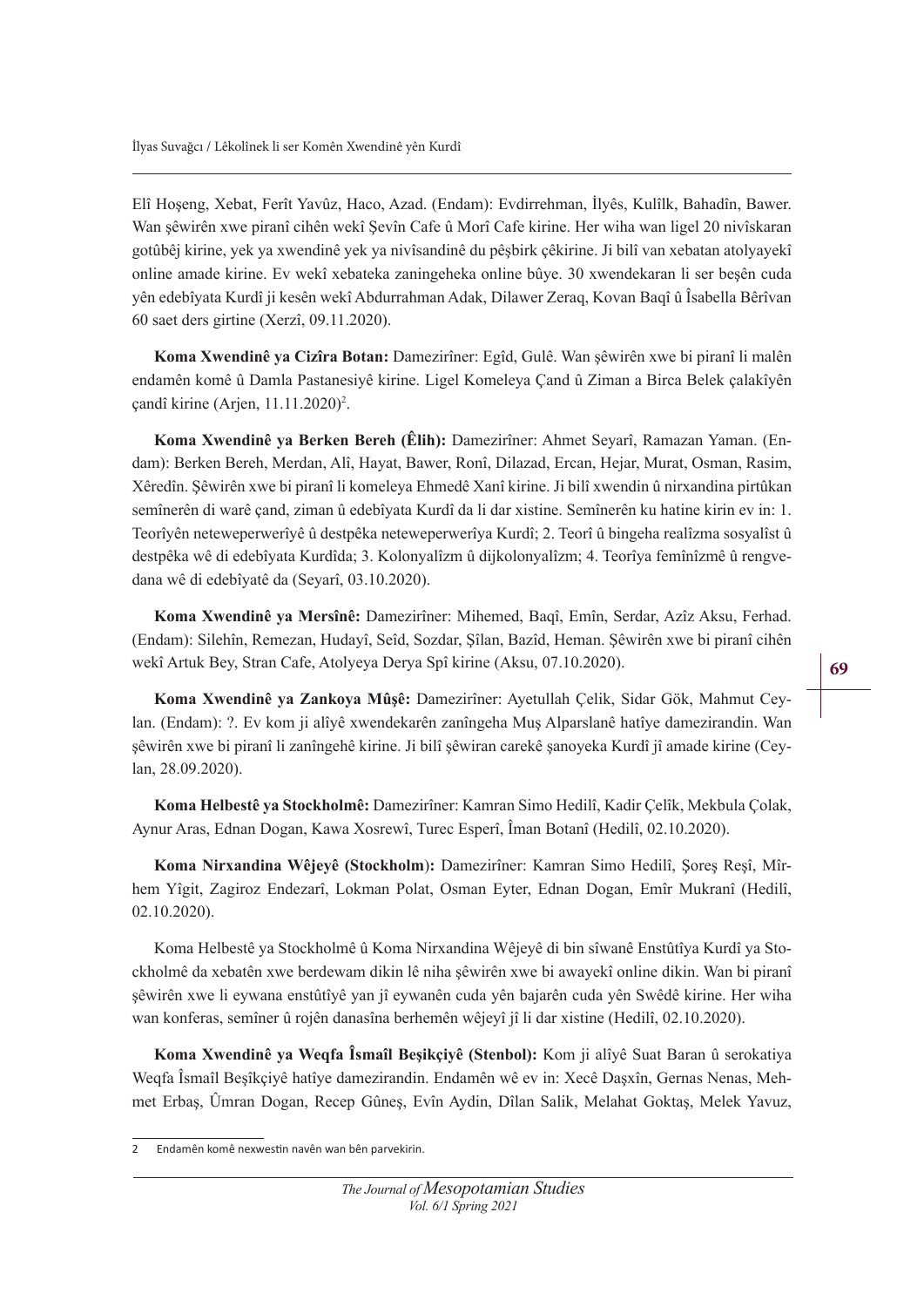Dîlek Azad, Ozden Demir, Ensar Kûl, Dîlan Taycur, Kate Ferguson, Şûkran Akti, Şûkran Yaguz, Sibel Çokşen, Hêvî Nûjîyan, Yusuf Ak, Serkan Menekşe. Wan şêwirên xwe li avahîya weqfê kirine (Baran, 12.10.2020).

Koma Xwendinê va Mestûre Erdelanî (Engere): Damezirîner: Izzet Arslan, Fesih Olmez, Havîn Kiye, Bahattîn Akhan, Şehmuz Ceylan, Amine Bayram. (Endam): Şehmuz Arslan, Gönül Gün, Ziya şeker Buket, Nuri. Wan bi piranî şêwirên xwe li Destar Cafe kirine (Kiye, 08.10.2020).

**Koma Xwendinê ya Batmanê (II):** Wan şêwirên xwe li Komeleya Mereto ya Ziman û Çandê kirine. Hinek endamên komê ji bilî şêwirên xwendinê perwerdehîya Kurdî dîtine (Rûbar, 03.10.2020)<sup>3</sup>.

**Klûba Wêje û Xwendinê ya Dîlokê:** Damezirîner: Fewzî Şahîn, Ercan Berwarî. (Endam): ?. Wan şêwirên xwe li Karanfl Cafeyê kirine (Şahîn, 11.10.2020).

Herçend ku piştî vîrûsa Covid-19ê xebatên komên xwendinê rawestîyane dîsa jî çend sedemên din jî hene bê ka çima gelek ji van koman êdî xebatên xwe berdewam nakin. Yek jî hêzeka sereke ya van koman xwendekarên zanîngehan in. Wexta damezirînerên wan zanîngehê xelas dikin yên li dû wan tên bi heman awayî xebatên xwe berdewam nakin û êdî kom belav dibin. Ev jî nîşan dide ku barê giran yê van xebatan li ser pişta çend kesên sereke ye. Ji ber ku ev kes şêwiran, mekanên civînê organîze dikin. Ligel vê yekê şert û mercên nebaş yên civaka Kurd pêrgî tê, rewşa sîyasî ya Tirkîyeyê jî bi awayekî bandorê li ser xebatên komên xwendinê kirîye. Di hevpeyvînên me da çend xalên dî yên sereke derketin li pêş. Wekî mînak piştî şerê xendeqan û bi hatina qeyûman xebatên çand û hunerî yên Kurdî sekinîne, bi KHK'yan komale û sazîyên Kurdî hatine girtin vê yekê jî bandor li ser komên xwendinê kirîye. Gelek endamên komên xwendinê yên karmendên dewletê ji ber van sedemên navborî û ji tirsa ku ji kar bên dûrxistin nexwestine êdî bên şêwirên xwendinê. Karê xwendinê bi dilsozî pêk tê. Wexta endamên komê êdî bi awayekî micid pirtûkan naxwînin, hêz û motîvasyona wan ya xwendinê namîne ev jî bûye sedem ku kom belav bibin (Zêdo, 01.10.2020; Kanî, 05.10.2020; Akboğa, 16.10.2020; Toprak, 28.09.2020; Kiye, 08.10.2020).

#### **1.2. Taybetîyên Komên Xwendinê yên Kurdî**

Lucien Goldman wexta behsa civaknasîya romanê dike dibêje ku kirdeyê rasteqîn ya afirînerîya çandî ne takekesên îzolekirî lê komên civakî ne. Bi dîtina wî pirsa sereke ya ku civaknasîya romanê bersiva wê digere wekî cureyekî edebî roman û têkilîya wê ligel civaka takekes ya modern e. Lewma ew di navbera struktura romanê, mirovên ku di civakê da ji bo bazarê hilberînê dikin û metayê têkilîyekê girê dide (2005:25). Xebatên civaknasîya edebîyatê di navbera berhemên edebî yên herî pêşketî û hişmendîya kolektîf ya koman têkilîyekê girê didin. Ew jî bi me dide zanîn ku divê em têkilîya di navbera berhem û takekesê (nivîskarê) ku ew nivîsandîye zêdetir li ser têkilîya wê ya ligel komên civakî bisekinin (2005:74). Komên xwendinê yên Kurdî jî wekî kirdeyeka afirînerîya çandî di şêwirên xwe da wekî cureyeka edebî herî zêde roman xwendine. Ev yek ji ber xwesteka taybet ya endamên koman pêk hatîye. Roman li gor cureyên dî dirêjtir e, xwedîyê gelek karakteran e lewma xwîneran şîyane zêdetir li ser biaxivin, şîrove û nîqaşan bikin. Her wiha ev rêbaz ji bo wan hêsantir bûye.

<sup>3</sup> Yek ji damezirîner û endamê komê Firat Rûbar dîyar kir ku damezirîner û endamê komê yên din nexwestne navên wan bên parvekirin.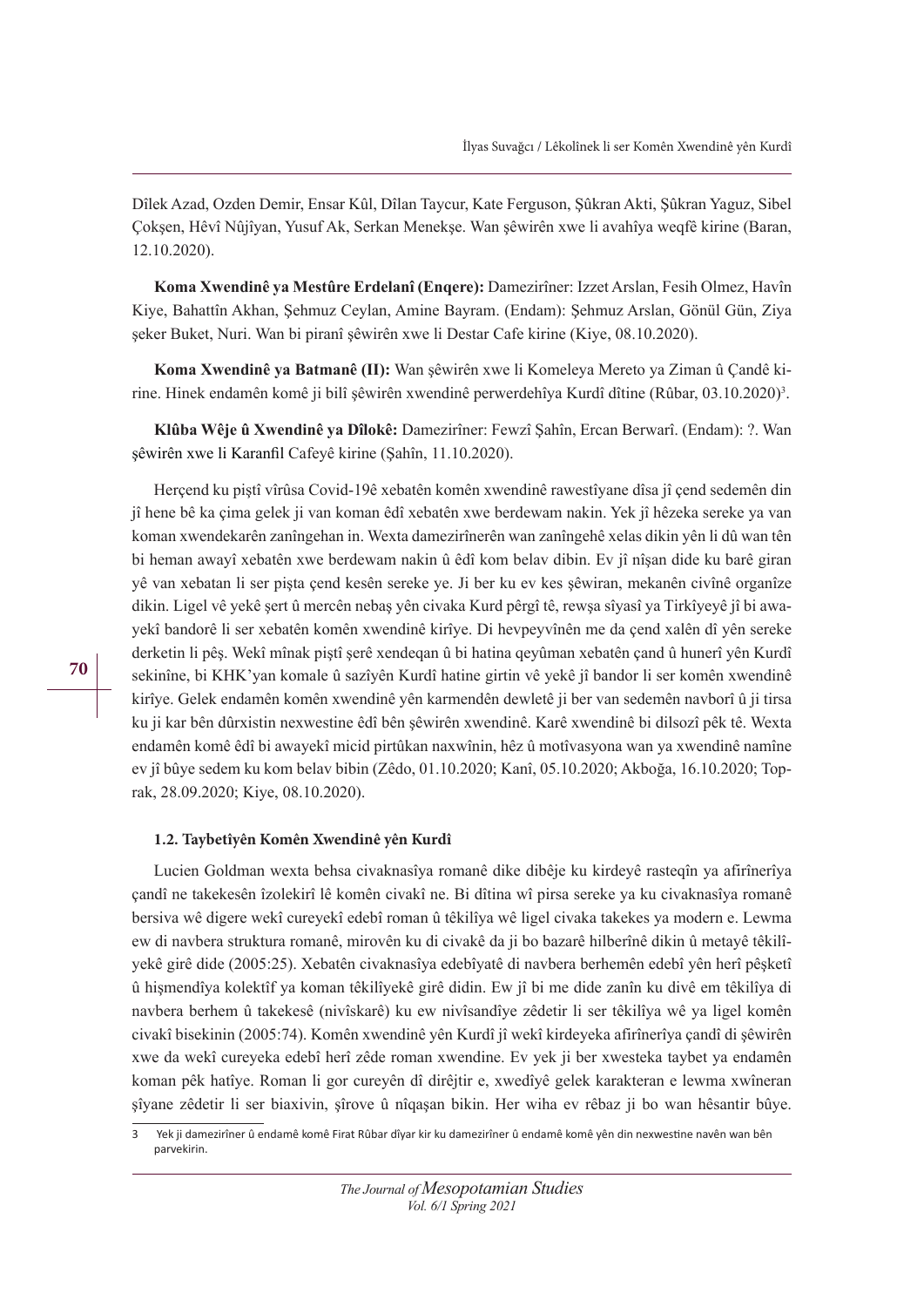Endamên komên xwendinê roman ji bo nirxandinê wekî cureya herî lêhatî dîtine. Nemaze kesên ku beşên edebîyatê xelas kirine hewil dane rêbaza dahûrînê ya edebî ji alîyê endamên dî yên komê ve jî bê zanîn. Ji bo vê jî wan pêşî dane xwendina romanan (Janzêm, 07.10.2020; Toprak, 28.09.2020; Kanî, 05.10.2020; Şêxo, 02.10.2020). Ev xal, wekî me li jor ji L. Goldman ragihand, nîşan dide ku komên xwendinê yên Kurdî ji bo nirxandina hişmendîya kolektîf û têkilîya wê ligel cureya ku herî zêde hatîye xwendin (roman) nimûneyan diwehîne.

Terry Egaleton dîyar dike ku heke beşdarîya xwînerî ya çalak û bêrawestan nebûya berhemeka edebî dernediket holê. Lewma xwendin tevgereka yeknesak û çixêzî (Ing. Linear) nîne (2004:103-104). Wexta em vê tevgera neyeksan bi komên xwendinê ra rave bikin divê em ji bîr nekin ku xwendin di heman demê da hilberîneka civakî ye. Bi xwendinê ra xwîner dîsa li çanda xwe vedigere û jê îstîfade dike (Ji H. Uçan vgz. Alver, 2012: 38), her wiha berhemên ku jê derketine rexne jî dike. Komên xwendinê yên Kurdî jî bi qasî ku şîyane ne bi xwendineka yeknesak li ser berheman hûr bûne. Lewma di nirxandina pirtûkan da tê dîtin ku ew ji bo bicihkirina rêbaza rexneya edebî di nav hewildanan da bûne, wan her bal kişandîye li ser rola girîng ya rexneyê, ne bi tenê rexneyên erênî her wiha rexneyên neyînî jî kirine. Wekî mînak endamên Koma xwendinê ya Berken Bereh berî ku dest bi xwendina pirtûkan bikin, xwendinên li ser teorîyên rexneyê kirine, 15 rojan carekê li ser mijarekê semîner li dar xistine. Lê dîsa jî çend endamên komê ji vê yekê dûr sekinîne û bi "refeksên Kurdewarî" pirtûk nirxandine (Seyarî, 03.10.2020). Di Koma Xwendinê ya Qoserê da jî piştî xwendina pirtûkê her car yek ji endamên komê li gor qaîdeyên rêbaza rexneya edebî li ser pirtûkê nivîsek amade kirîye (Tek, 20.10.2020). Çawa ku T. Eagleton jî dîyar dike (2004: 113) ''ji bo têgihiştina her tiştê nedîyarkirî û nedestnîşankirî yên di deqê da'' komên xwendinê yên Kurdî di nav hewildanan da bûne. Wekî encama van hewildana em dibînin ku ji nav komên xwendinê kovarên wekî Wêje û Rexne, Zarema, Kund, Vejîn, Laser jî ji alîyê endamên komên xwendinê ve hatine derxistin. Ev kovar ji bo bicihkirina rexneya edebîyata Kurdî xwedî roleka girîng bûne. Ew, carinan bi mijarên taybet hatine weşandin lewma mirov dikare bibêje ku ev yek ligel lêkolînên akademîk yên din ji bo rexneya edebîyata Kurdî bûye bingehek.

Yek ji kêmasîyên sereke yên komên xwendinê yên Kurdî ew e ku ew encama şêwiran û nirxandinên li ser pirtûkan tomar nakin û naweşînin. Ligel vê yekê ew ji bo çareserkirina vê muşkîleyê daxwaza xwe vedibêjin. Hinek ji wan, encama şêwirên xwe li ser hesabên xwe yên medyaya civakî (Facebook, Twitter, Instagram, blog hwd.) parve kirine (Şêxo, 02.10.2020). Koma Xwendinê ya Berken Bereh li ser her endamekî/a komê ferz kirîye ku di mijareka taybet da li ser pirtûkekê gotarekê binivîse û wê di kovarekê da biweşîne. Ji bo hakemtîya van gotaran wan lijneyek ava kirîye. Di encamê da 8 gotar hatine nivîsandin lê ji wan bi tenê 2 lib hatine çapkirin (Seyarî, 03.10.2020). Endamên hinek koman ji teorîya rexneyê hayedar nebûne lewma di vê mijarê da ne di asteka xurt da bûne, wan nekarîye yan jî nexwestine encamên şêwirên xwe li cihekî biweşînin (Akboğa, 16.10.2020). Hinek koman jî bi zanebûn ev yek nekirine. Ji ber ku wan ev kar wekî berpirsyarîyeka micid dîtine armanca wan ya sereke ew bûye ku xwendina Kurdî bidin hezkirin û wan nexwestîye şêwir ji atmosfera sihbetê derkeve (Rûbar, 03.10.2020; Baran, 12.10.2020). Yek ji xetereyên girîng li tomarkirina encamên van şêwiran ew e ku dema nivîsên şêwiran bi tenê li ser hesabên medyaya civakî tên parvekirin ji ber êrişên hackkirinê ew bi tevahî ji dest diçin.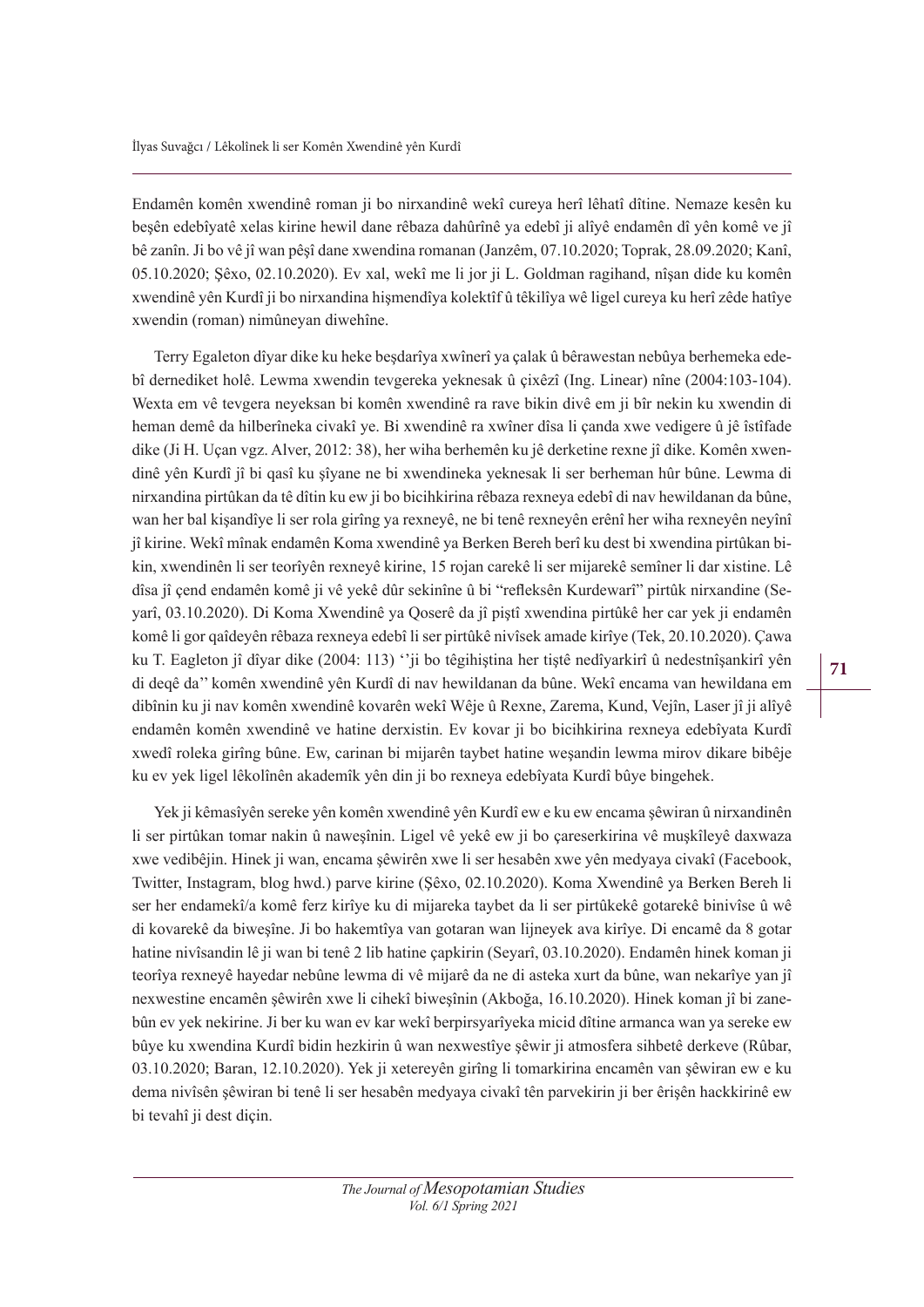Terry Eagleton dibêje ku berê di nav sêgoşeya nivîskar, berhem û xwînerî da yê ku herî kêm cîyawaz û hatîye îhmalkirin xwîner bû. Heta çîna nivîskaran ya ''pozbilind'' wekî xizmetkarekî û kesekî ku karê nav dest û pêyan dike nêzîkî xwînerî bûye. Lê bi demê ra xwînerî xwe wekî afirînerê hevpar yê berhemê nîşan daye (Eagleton, 2012:188). Bêguman ev guhertin bi alîkarîya teorîya postmodern pêk hatîye. Ji ber ku piştî nivîsên Roland Barthes û Michel Foucault li ser têkilîya xwîner û nivîskarî nîqaşek dest pê dike. Di vê nîqaşê da nivîskar bi paş da tê hiştin, deq (berhem) û xwîner bi pêş tê xistin, edebîyateka navend-deqî tê bicihkirin. Bi vê yekê ra xwîner tê azadkirin (Ji P.M. Rosenau vgz. Alver, 2012:34). Xwînerên komên xwendinê yên Kurdî jî wekî rewşa xwînerê berê berovajî bike ligel nivîskaran têkilîyên xurt ava kirine, nivîskar vexwendine şêwirên xwe. Lewma di vê çalakîya xwendinê da aktorên sereke nivîskar nîn in lê komên xwendinê ne. Dîsa jî di mijara tevlîbûna nivîskaran ya li şêwiran da komên xwendinê xwedî fikrên cuda ne. Yên ku vê yekê erênî dibînin dibêjin ku wexta nivîskar jî tevlî dibe nîqaşên li ser pirtûkê bibandortir dibe, tiştên ku xwîner tênegihiştîye rastûrast ji nivîskarî dipirse û mijar zelal dibe, nivîskar û xwîner hevdu nas dikin. Ev yek eleqeya li ser pirtûkê zêdetir dike û xwîner baştir bala xwe didin şêwirê. Xwîner hemû agahîyên di derbarê pirtûkê da ji kesê yekem hîn dibin, nivîskar hay ji kêmasî û xeletîyên xwe dibe û dibîne ku pirtûka wî/wê bi gelek nêrînên cuda ve tê nirxandin (Şêxo, 02.10.2020; Tirpan, 22.10.2020; Rûbar, 03.10.2020; Yildiz, 27.10.2020; Kanî, 05.10.2020; Şev, 02.10.2020).Yên ku tevlîbûna nivîskarî neyênî dibînin dibêjin ku carinan hinek nivîskar rexneyan napejirînin lewma endamên komê xwe rihet hîs nakin, şerm dikin yan jî dilê wan nagire rexneyan bikin û ev yek otosansûrekê bi xwe ra tîne. Ew nikarin rexneyên neyênî bikin. Bi dîtina hinekan jî dibe ku nivîskar bêhemdî xwîneran bitepisînin lewma ew naxwazin nivîskar tevlî şêwirê bibin (Tek, 20.10.2020;Akboğa, 16.10.2020; Kiye, 08.10.2020; Baran, 12.10.2020).

Li ser têkilîya komên xwendinê ligel weşanxaneyên Kurdî komên xwendinê dîyar dikin ku bi gelemperî têkîlîyeka baş di navbera wan da heye. Wan carinan ji weşanxaneyan bi komî pirtûk kirîne. Komên ku ji derveyî Stenbol û Amedê jî bi rêya pirtûkfiroşên online pirtûk peyda kirine. Hinek kom ji weşanxaneyan hêvî dikin ku ew pirtûkan erzantir bidin wan. Bi dîtina wan gelek endamên wan bêkar in û ji alîyê aborî ve zihmet e ku di mehekê da 2 yan jî sê pirtûkan bikirin. Ew dixwazin ku weşanxane pirtûkan di wextê xwe da peyda bikin, pirtûkên ku çapên wan xelas bûne dîsa çap bikin (Tirpan, 22.10.2020; Şev, 02.10.2020; Baran, 12.10.2020; Endez). Bi dîtina hinekan divê weşanxaneyên Kurdî bi tenê ne bi helwesteka bazirganîyê tevbigerin, ji komên xwendinê ra sponsorîyê bikin. Ligel wan û nivîskaran rojên şanenavan, konferans, semîner, panelan li dar bixin (Seyarî, 03.10.2020; Akboğa, 16.10.2020). Di sektora weşangerîyê da yekdestîyê nekin (Yildiz, 27.10.2020), ligel edîtorên baş bixebitin da ku pirtûkên baş û biqalîte bên çapkirin (Rûbar, 03.10.2020; Kanî, 05.10.2020; Şaşmaz, 01.10.2020), wekî pdf jî pirtûkan bifiroşin (Hedilî, 02.10.2020). Bi dîtina hinek koman jî nehewce ye ku ew ji weşanxaneyan bikevin bendewarîya hêvîyekê. Ji ber ku weşanger karê bazirganîyê dikin (Tek, 20.10.2020).

Fikrên komên xwendinê yên li ser siberoja komên xwendinê yên Kurdî û komên ku dê nû bên damezirandin çend xalên girîng derxistin holê. Bi dîtina hinek koman ji ber ku rewşa zimanê Kurdî ber bi geşbûnê ve diçe dê hejmara komên xwendinê jî zêdetir bibin (Şêxo, 02.10.2020; Şev, 02.10.2020; Şaşmaz, 01.10.2020). Li alîyê din hinek kom jî ji ber rewşa sîyasî ya Tirkîyeyê di mijara rewşa niha û siberoja komên xwendinê da bedbîn in (Seyarî, 03.10.2020; Akboğa, 16.10.2020; Baran, 12.10.2020).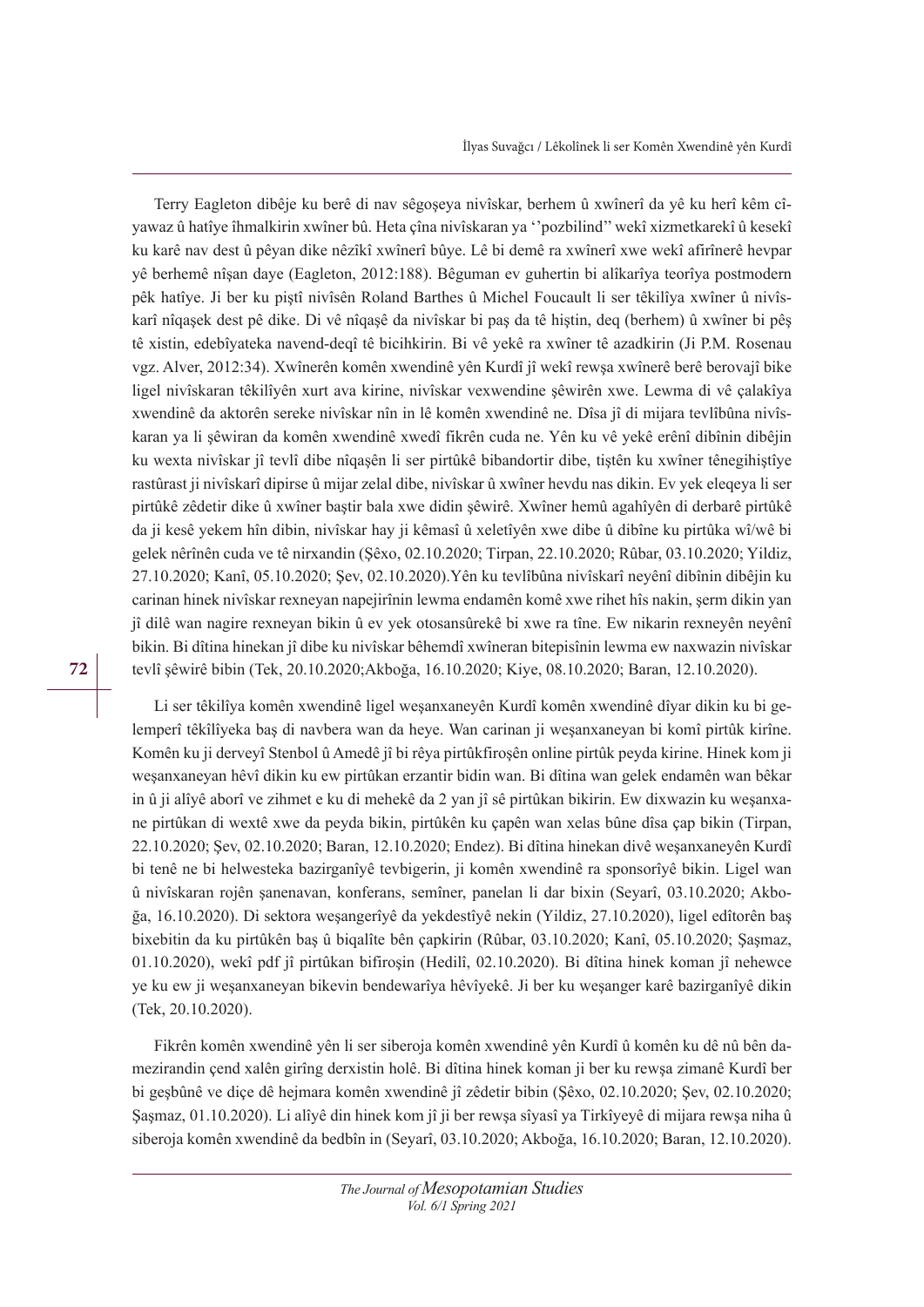Di mijara girîngîya komên xwendinê bo çand, ziman û edebîyata Kurdî da lihevkirineka giştî heye. Em pêşnîyazên komên xwendinê yên ji bo komên ku dê nû bên damezirandin jî hîn dibin. Bi dîtina hinek koman divê komên nû endamên xwe sînordar nekin, vekirî û guherbar bibin, li ser pirtûkên ne wêjeyî jî şêwiran bikin (Şêxo, 02.10.2020). Divê haya endamên komê bi teorîya edebîyatê hebe û ew pirtûkên sereke bixwînin. Ew bi avakirina komên online dikarin xwe bigihînin gelek endaman. Hêj di destpêkê da plan û bernameya xwe dîyar bikin û li gor vê yekê bi sekineka micid, bi rêkûpêk û disîplîn şêwirên xwe bikin. Heke pirtûkan nexwînin divê ew neyên şêwiran lewma divê li dîroka şêwirê miqate bibin, bi komên din ra bişêwirin (Tek, 20.10.2020; Rûbar, 03.10.2020; Akboğa, 16.10.2020; Janzêm, 07.10.2020). Ji bo ku bar li ser pişta çend kesan nemîne divê berpirsyarîyê bidin kesên ji bilî damezrînerên komê (Kiye, 08.10.2020), divê ew nirxandinên xwe birêkûpêk tomar bikin û biweşinîn (Kanî, 05.10.2020). Divê sazîyên Kurdan piştgirîya komên xwendinê bikin (Seyarî, 03.10.2020), komên ji ber pandemîyê êdî şêwiran nakin piştî ku vîrûs xelas bibe dîsa xebatên xwe berdewam bikin (Janzêm, 07.10.2020).

#### **2. Bi Dîtina Nivîskarên Kurd Komên Xwendinê yên Kurdî**

Di lêkolîna xwe da me li ser komên xwendinê yên Kurdî ligel nivîskar û helbestkarên Kurd; Berken Bereh, Cîhan Roj, Dilawer Zeraq, Erol Şaybak, Îrfan Amîda, Omer Dilsoz û Şener Özmen hevpeyvîn kirin. Me li gor qaîdeyên wekî hilberînerên cureyên edebî (romannûs, çîroknûs, helbestkar), li gor umrê nivîskaran (kesên ciwan û temenmezin) û li gor zayendê (jin û mêr) xwest xwe bigihînin wan. Lê mixabin çend nivîskar û helbestkarên jin û mêr bersiva me nedan. Ev nivîskarên navborî jî gelek caran ji alîyê komên xwendinê yên Kurdî ve hatine vexwendin, gelek berhemên wan di şêwiran da hatine xwendin. Wexta ji alîyê komekê ve hatine vexwendin wan hemûyan jî bersivên erênî dane, heke di nav muşkîleyeka girîng da nebûne tevlî şêwiran bûne.

Hemû nivîskar jî ji ber tevlîbûna şêwiran keyfxweşî û bextewarîya xwe dîyar dikin. Ew vê yekê bo kesayetîya xwe û berhema xwe wekî qedirdayîn û rêzgirtin, danasîn her wiha wekî hewildan û xwedîderketina ziman û berhemên Kurdî dibînin. Bi dîtina wan ji ber ku ew ne komên homojen in bi gelek peyv, dîtin û ramanên cuda ve nêzikî bûyeran û berheman dibin. Lewma şêwirên xwendinê jî bi awayekî zindî berdewam dikin. Di derbarê bandora komên xwendinê li ser edebîyata Kurdî da nivîskarên Kurd dîyar dikin ku weşanxane û nivîskar divê bala xwe bidin komên xwendinê yên Kurdî ka gelo bala xwendevanan bêhtir li ser çi ye (Bereh). Komên xwendinê rê li ber nivîskarên Kurd vedikin ku ew li kêmasî û xeletîyên xwe mikur werin (Roj, 01.10.2020). Ew li hember asîmîlasyonê berxwedanek in, ji bo baldarî û geşmayîna xwendin û nivîsandina bi Kurdî pir baş û erênî ne. Ew bêyî ku nûbûn, kevinbûna berhemê yan jî dîroka çapkirina wê binêrin wekî pirtûkeka herdemî pirtûkan dixwînin. Ev yek ji alîyê berhemdarîyê, herdemîbûna berhemên edebî û hunerî ve bandor û encameka erênî ye (Zeraq, 01.10.2020). Komên xwendinê yên Kurdî li hember bişaftinê, helwêstek e. Wexta ew dixwînin û nêrînên xwe parve dikin nivîskar jî kil û kêmasîyên xwe dibînin. Lê divê em ji serî da bipejirînin ku ew rexnegir nînin û ew wekî hewildanekê ne ku ji pêwistîyê derketîye. Ji ber vê yekê divê nivîskar û weşanxane piştgirîya wan bikin (Özmen, 01.10.2020). Ji bo normalîzekirina xwendin û nivîsandina Kurdî, zêdebûna komên xwendinê şert e. Bi rêya van koman xwîner hem bi wêrekî rexneyên xwe dikin, hem berhem û nivîskarên nû nas dikin. Wan mîsyona xwe ya belavkirina xwendewarîya Kurdî/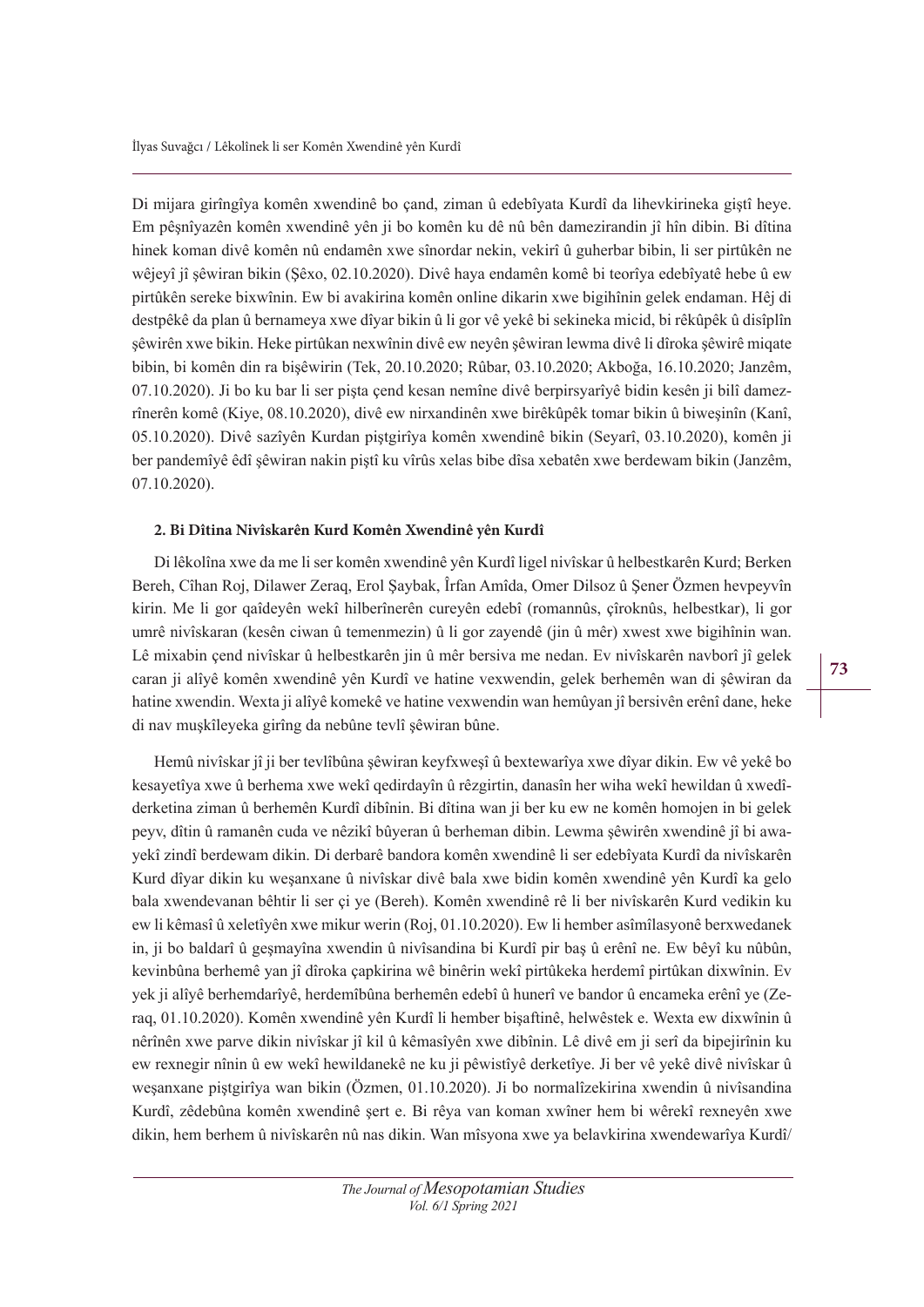kurmancî kêm zêde bi cih anîne (Şaybak, 24.10.2020).

Heke em di sêgoşeya berhem, nivîskar û xwînerî da li pêvajoya xwendinê binêrin di warê xwendinê da komên xwendinê cihekî girîng digirin û ew stûneke gelek xurt yê vê sêgoşeyê ne. Her endamek bi qasî xwendineka takekesî di nav komê da dibe xwedîyê xwendineka kolektîf jî. Hebûna komên xwendinê bandoreka erênî li ser edebîyata Kurdî dike, heri wiha cidîyetekê dide nivîskar jî. Xebatên wan li cihekî dibe wekî kevneşopîyekê (Amîda, 14.10.2020). Herçend ku ew hinekî bi awayekî amatorî xebatên xwe dikin jî dîsa di navbera nivîskar û xwîneran da danûstandinên baş û bikêlk jî çêdibin. Lewma mirov dikare hebûna komên xwendinê yên Kurdî wekî kawdaneka xweş şîrove bike (Dilsoz, 01.10.2020).

Nivîskar li ser kêmasî û xetereyên komên xwendinê yên Kurdî balê dikişînin ser çend mijaran. Yek ji gazindeyên nivîskaran li ser neweşandina encamên şêwiran e. Li ser gelek berhemên wan şêwir hatibin kirin jî ji ber ku ew nayên weşandin nivîskar di derbarê pirtûka xwe yan jî nivîskarîya xwe da tiştekî hîn nabin. Lewma ew bala komên xwendinê dibin ser vê mijarê û dibêjin piştî şêwiran divêt teqez fikrên xwe wekî gotarekê binivîsin, tomar bikin û biweşînin. Heta komên xwendinê dikarin di bin sîwanekê da bên nik hev, bi hevkarî kovarekê jî derxin. Gelek caran asta xwendina komên xwendinê dûrî analîza rexneyî ya akademîk e û di asta nirxandinê da ye. Lewma divê ev nirxandin ji qalibên danasînê xelas bibin û ew bikarin bandorê li nivîskaran, weşanxaneyan bikin (Zeraq, 01.10.2020; Bereh, 16.10.2020). Endamên komên xwendinê zû diwestin û karê xwe ne bi dîsîplîn dikin. Ji ber ku gelek ji wan bêkar in ev yek motîvasyona wan kêm dike. Her ku diçe hejmarên pirtûkên ew dixwînin zêde dibin û hêza wan ya kirîna pirtûkan kêm dibe lewma divêt ew bandorê li ser weşanxaneyan bikin da ku bişên muşkîleyên aborî çareser bikin (Bereh, 16.10.2020). Heke endamên komên xwendinê ji derveyî pîvanên rexneya zanîstî û bi têkilîyên şexsî berhemekê binirxînin, berhemê esas negirin ev dê encameka neyînî bi xwe ra bîne. Komên xwendinê divê bi wêrek bin, gotina xwe texsîr nekin. Heke pirtûk ji alîyê nivîskarekî/a Kurd ya/yê popûler ve hatibe nivîsandin jî divê dîsa ew bikarin rexneyên xwe bikin. Wexta ew pirtûkekê bo xwendinê dîyar dikin divê bi tenê pirtûkê esas bigirin ne nivîskarî. Wexta ev wiha nakin gelek caran berhemên serkeftî nayên dîtin û xwendin (Roj, 01.10.2020; Dilsoz, 01.10.2020). Ew xebatên xwe bi awayekî biîstîkrar nakin û biberdewam nîn in, hemû berpirsyarî bi taybet di ser pişta çend kesên sereke da ye. Herçend ku ew di navbera nivîskar û xwendevanan da navgîneka muhîm in dîsa jî piranîya wan di bin sîwaneka sazî û dezgehekê da cih nagirin. Bi însîyatîfa çend dilsozên zimanê Kurdî ev kom xebatên xwe berdewam dikin. Yek ji muşkîleya herî mezin ew e ku berhem ji aliyê gelek xwîneran ve nayê xwendin, dîsa jî di civînê da gelek kes cih digirin (Şaybak, 24.10.2020). Dema ku xwendin di edebiyatekê da rûnenê berî her tiştî pirsgirêka wê edebiyatê çareser nabe. Nirxandinên wan bi tenê wekî nivîsê tê qeyidkirin lê ew qeyidkirin jî li deverekê pêşiya wê dixitime. Ji bo ku pêşiya edebiyatê vebe, edebîyat cihokekê ji xwe ra bibîne û tê da biherike hewceyî bi xwendineka xurt û teorîk heye. Heke di navbera komên xwendinê da têkilîyek bê avakirin dibe ku encameka erênî û balkêş derkeve holê (Amîda, 14.10.2020).

Nivîskar rexneyên komên xwendinê yên ku li berhema wan hatine kirin bi gelemperî bi erênî dibînin. Ew van rexneyan ji bo xwe wekî siûdekê dinirxînin. Ew dibêjin ku bi alîkarîya van rexneyan hay ji kêmasîyên xwe bûne (Bereh, 16.10.2020). Van rexneyan rê li ber nivîskaran vekirîye ku ew di aso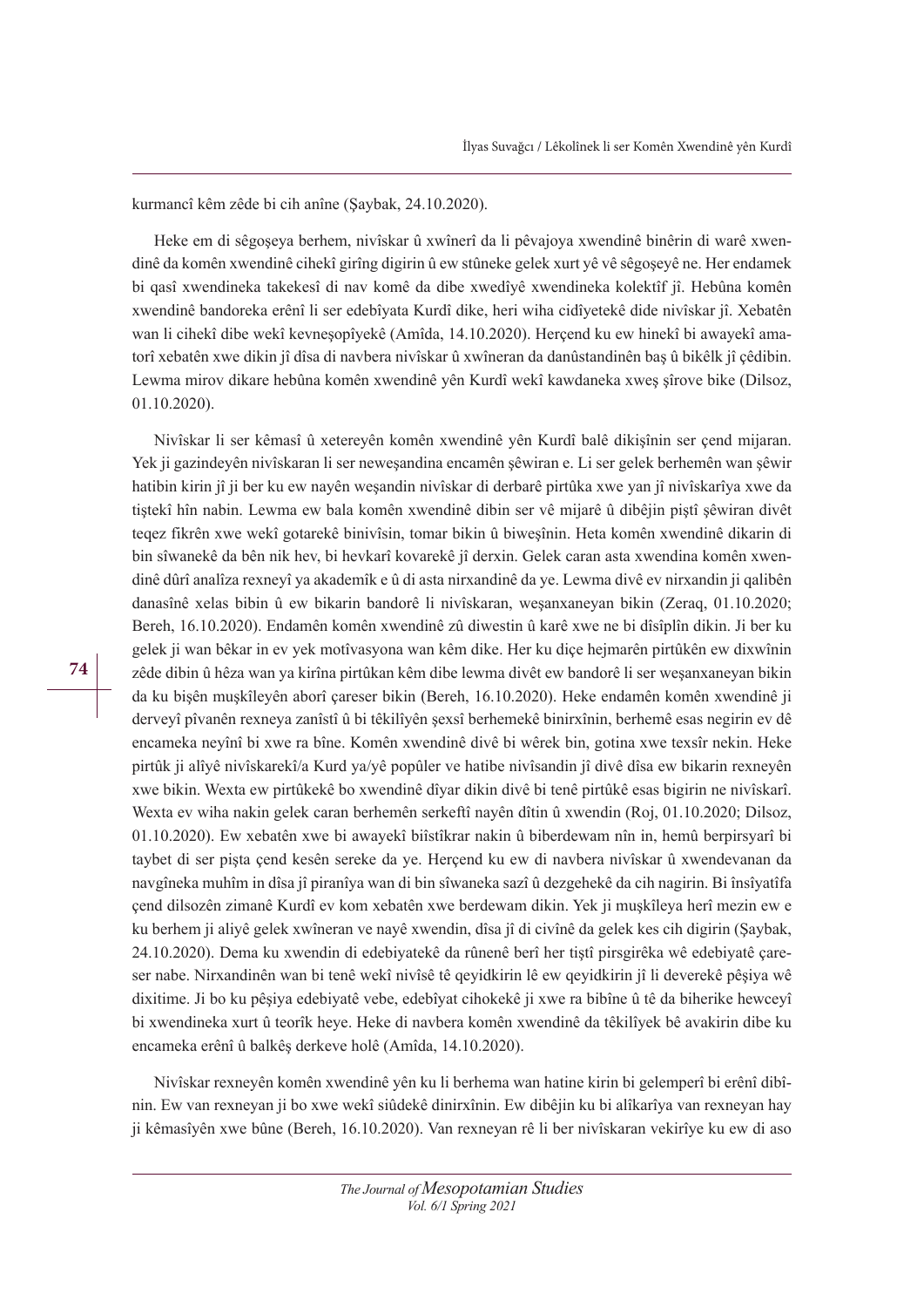û pencereyeka berfirehtir da li berhemên xwe û li nivîskarîya xwe binêrin û tê de kûrtir biçin (Zeraq, 01.10.2020). Bi alîkarîya van rexneyan kitekitên ku li pêş çavê nivîskaran winda bûne tên zelalkirin, piştre nivîskar dîsa li berhema xwe vedigere. Ev jî li ser nivîskarîya wan bandoreka 'esasî û guherîner pêk tîne. Dema ew dest bi nivîsandina berhemeka nû dikin ev rexne bandorê li ser hûnandina berhemê û karakteran jî dike (Şaybak, 24.10.2020). Carinan rexneyên gelek çêker û palder li berheman tên kirin. Lewma nivîskar jî guhê xwe dide rexneyan. Ji ber vê yekê nivîskar van rexneyan baldar û girîng dibîne (Dilsoz, 01.10.2020). Li hemberî van fikran, çawa ku nivîskarî cîhaneka takekesî ye, nivîskar bi serê xwe ye. Ew ne bi kartêkerîya der û doran yan jî pêşnîyazan lê ew bixwe rêyên nû vedike. Ev rastî jî dike ku em gumanê ji hizra "civateka baş ya wêjeyî di nav Kurdan da çêbûye" bikin (Özmen, 01.10.2020).

#### **3. Bi Dîtina Weşanxaneyên Kurdî Komên Xwendinê yên Kurdî**

Xwendin wekî xwînerî dîyardeya pirtûkê yan jî weşanê jî di nav xwe da dihewîne. Ji ber ku edebîyat wekî hunerekê tê xwendin yan jî nivîsandin bi giştî bi alîkarîya pirtûkan xwe digihîne cîhana xwînerî (Escarpit, 1992:20). Wekî her cure hilberînê di hilberîna edebî da jî mezaxtin bixwe parçeyeka pêvajoya hilberînê ye (Eagleton, 2004:111). Lê ev nayê wê wateyê ku em pirtûkê bi tenê wekî biresereka bazirganîyê binirxînin (Escarpit, 1992:110). Ji ber ku tişta ku pênaseya pirtûkê dike xwendin e. Wexta hewildanên xwîner û nivîskarî digihe hev ev biresera xeyalî û her wiha şênber derdikeve holê. (Ji Sartre vgz. Escarpit, 20). Lewma pirtûk wexta tê xwendin digihe wateya xwe ya esil. Ji ber vê yekê di navbera xwendinê yan ji li gor mijara xwe em bibêjin komên xwendinê û pirtûkan, her wiha weşanxaneyan jî têkilîyek heye. Di xebatên komên xwendinê da yek ji alîyên girîng weşanxane ne. Komên xwendinê yên Kurdî di bidestxistina pirtûkan da carinan rastûrast bi weşanxaneyan ra dikevin têkilîyê. Her wiha ev bazara danûstandina pirtûkan ya di navbera wan da tesîrê li ser weşanxaneyan dike. Ji ber vê yekê me bi 9 weşanxaneyên Kurdî ra derbarê têkilîya wan ligel komên xwendinê da hevpeyvîn kirin. Di bijartina weşanxaneyan da me pîvanên xwe li gor weşandina cureyên pirtûkan (edebîyata modern, folklor), weşanxaneyên ku ji zaraveyên cuda (kurmancî, zazakî) pirtûkan çap dikin, dîyar kir. Çend weşanxaneyan bersiva pirsên me nedan. Weşanxaneyên me ligel hevpeyvîn kirin ev in: Lîs, Dara/PirtukaKurdî, Na, Peywend/Lorya, Roşna, Wardoz, Sîtav.

Hemû weşanxane jî dîyar dikin ku komên xwendinê yên Kurdî li ser firotina pirtûkan bandoreka erênî dikin. Wexta ew pirtûka ku dê bê xwendin dîyar dikin li gor hejmara endamên komê di carekê da gelek pirtûkan dikirin. Ji ber ku komên xwendinê di derbarê şêwirên xwe da bi rêya medyaya civakî agahdarîyê dikin, wexta nivîskar jî tevlî şêwirê dibe ew jî alîkarîya wan dike, nûçe û danasîna şêwirê dike. Piştî şêwire jî carinan komên xwendinê vîdyoyên şêwiran parve dikin. Bi vê yekê ew pirtûk tê bihîstin û zanîn, kesên ku nexwendinê wê meraq dikin, dikirin û dixwînin. Weşanxaneyên Sîtav û Roşna dibêjin ku di firotina pirtûkên wan da gelek bandoreka berbiçav ya komên xwendinê çênebûye. Bi tenê carekê komên xwendinê ji wan pirtûk kirîne. Lê hemû weşanxane dîyar dikin ku ew pirtûkan erzantir difiroşin komên xwendinê û ji alîyê aborî ve alîkarîya wan dikin.

Têkilîya weşanxaneyên Lîs, Na, Peywend/Lorya, Dara/PirtukaKurdî ligel komên xwendinê baş e. Weşanxaneya *Lîs*ê dîyar dike ku ji bo şêwiran komên xwendinê dikarin di mekanê bi navê *Wêjegeh Amed* da şêwirên xwe bikin û ew diwazin di vê yekê da alîkarîya wan bikin. Peywend/Lorya jî her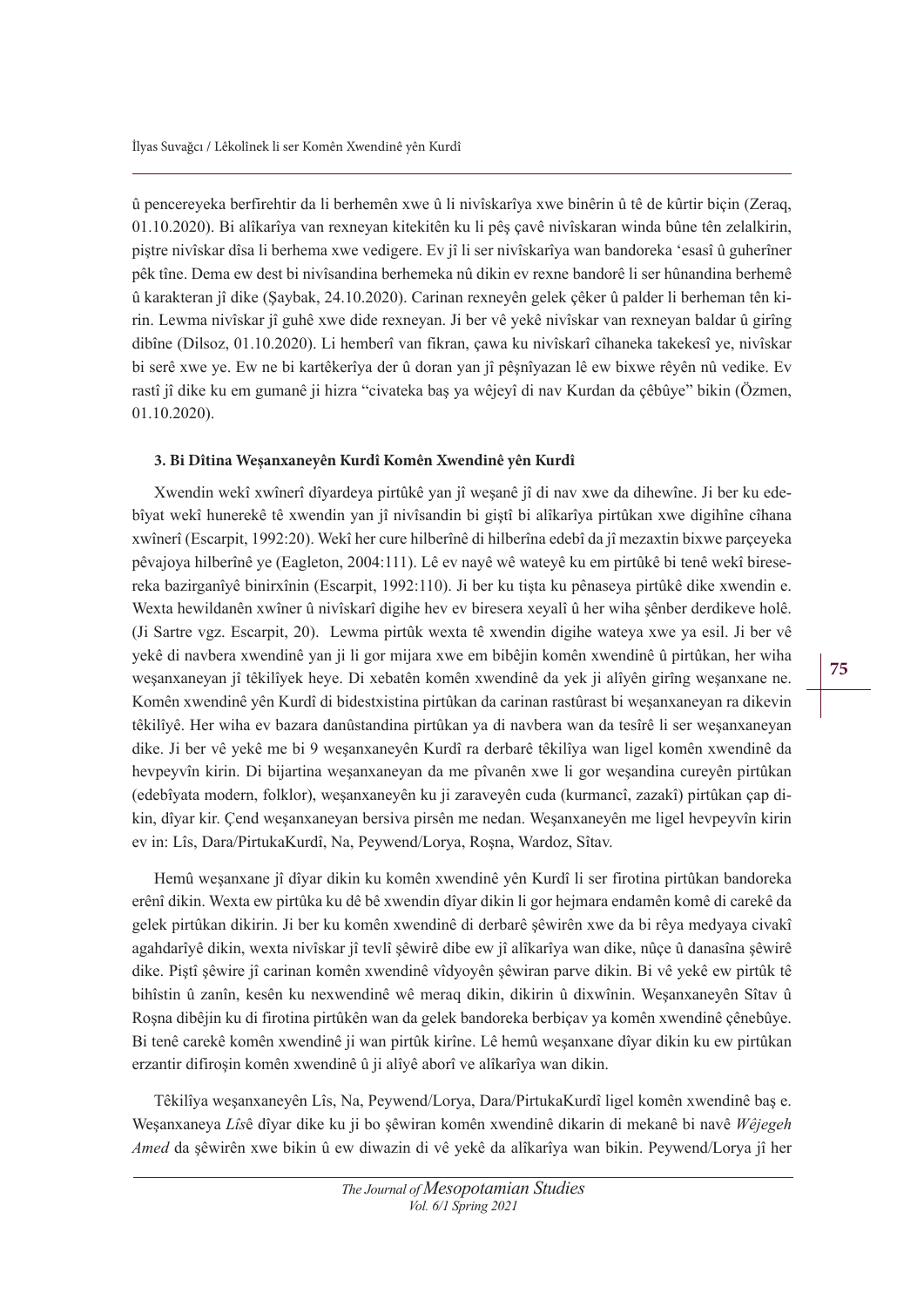wiha dîyar dike ku komên xwendinê carinan li avahîya wan şêwirên xwe dikin. Bi dîtina weşanxaneya Na heke komên xwendinê projeyên xwe ligel wan parve bikin ew jî dixwazin piştgirîya wan bikin. Weşanxaneyên Roşna, Wardoz û Sîtav dîyar dikin ku têkilîya wan ligel koman tune ye, ji bo têkilîdanînê wan bixwe hewil nedaye. Bi dîtina *Wardoz*ê ji ber ku pêşîya komên xwendinê bêhtir li edebîyata modern e têkilîyeka xurt di navbera wan da tune ye.

Li welatên rojava gelek weşanxane ji bo komên xwendinê lîsteya pirtûkên xwendinê amade dikin. Di vê mijarê da bi tenê Pirtukakurdi/Dara diyar dike ku ew xebateka wiha dikin. Lê ev xebat ji komên xwendinê zêdetir ji bo kesên dûrî edebîyata Kurdî ne û nû dest bi xwendina Kurdî kirine, tê kirin. Ew wekî lîsteya 100 pirtûkên herî zêde tê firotin amade dikin. Weşanxaneyên Roşna û Na vê yekê wekî fikreka baş binirxînin jî ew balê dikişînin li ser bêîstîkrarbûna komên xwendinê yên Kurdî, rêjeya firotina pirtûkên Kurdî û têkilîya vê yekê ligel komên xwendinê. Wardoz jî meyla komên xwendinê ya li ser edebîyata modern bi bîr tîne û vê meyldarîyê wekî astengekê li pêşîya komên xwendinê, lîsteya pirtûkên xwendinê dinirxîne.

Weşanxaneyên Kurdî li ser alîyên erênî û neyênî yên komên xwendinê, xetereyên li pêşîya wan jî fikir, hişyarî û pêşnîyazên xwe vedibêjin. Bi dîtina *Lîs*ê divê komên xwendinê xebatên xwe berdewam bikin, bi tenê li ser xeletîyên madî yên pirtûkan nesekinin, li ser nirxandina berhemên edebî hûr bibin. Weşanxaneya Na dîyar dike ku divê komên xwendinê yên Kurdî di navbera weşanxane û nivîskaran da cudahîyê nekin, ji bilî yên popûler bi weşanxaneyên din ra jî têkilîyê deynin. Di nirxandina pirtûkan da dev ji klîşeyan berdin. Divê ew xwedî sazûmanekê bibin û bernameyeka wan hebe, pê ra bala raya giştî bikêşin li ser xwe. Wardoz jî bi heman awayî balê dikişîne ku divê komên xwendinê bişên xwe bigihînin hemû weşanxaneyan û pirtûkên curbicur, ew nekevin di bin bandora hin kes û kesikan da. Sîtav jî heman hişyarîyê dike, dibêje ku divê ew kom nebin komên hin weşanxane û nivîskaran. Pîvana wan ne li gor kes û weşanxaneyan lê divê li gor nirxandina berhemeka zanîstî bibe. Divê ew nirxandinên xwe bi tenê bi qadekê yan jî cureyeka edebî bi sînor nekin, bişên ji bilî roman û helbestan cureyên din jî bixwînin. Di babetên din da jî berheman binirxînin. Bi dîtina *Roşnay*ê divê komên xwendinê wekî dînamîkên edebîyatê û aktuelkirina zimanî li xwe binêrin. Dara/Pirtukakurdî jî rexneyê li komên xwendinê dike ku ew xebatên xwe bi awayekî profesyonel nakin, medyaya civakî baş bi kar nayînin. Divê ew xwe ji mantalîteya formalîbûnê dûr bixin, xwe bigihînin gelek kesan, hewil bidin kovarekê derxin, carinan lîsteyên xwendinê biweşînin.

## **4. Encam**

Komên xwendinê yên Kurdî wekî çalakîyeka xwendinê di nav dîroka edebîyata Kurdî da êdî cihê xwe girtine. Mirov dikare bibêje gelek nivîskarên nifşê nû yên wekî Hasan İldiz, Burhan Tek, Tahir Taninha, Erol Şaybak, Înan Eroglu hwd. pêşîyê endamên komên xwendinê bûne. Li layê dî kovarên wekî Wêje û Rexne, Zarema, Kund, Vejîn, Laser jî ji alîyê endamên komên xwendinê ve hatine derxistin. Berdewamkirin yan jî xelasbûyîna xebatên van koman girêdayî çend kartêkeran e. Me dît ku rewşa sîyasî ya Kurdan wekî gelek regezên din bandor li ser komên xwendinê jî kirîye. Dema qedexeyên li ser Kurdî rabûne ji nişkê ve gelek komên xwendinê hatine avakirin. Lê gava qedexe zêde bûne wan neşîyane xebatên xwe berdewam bikin. Ligel vê yekê awayê rêxistinbûyîna komên xwendinê, daxwaz û motîvasyona xwendinê jî bandor li ser vê yekê kirîye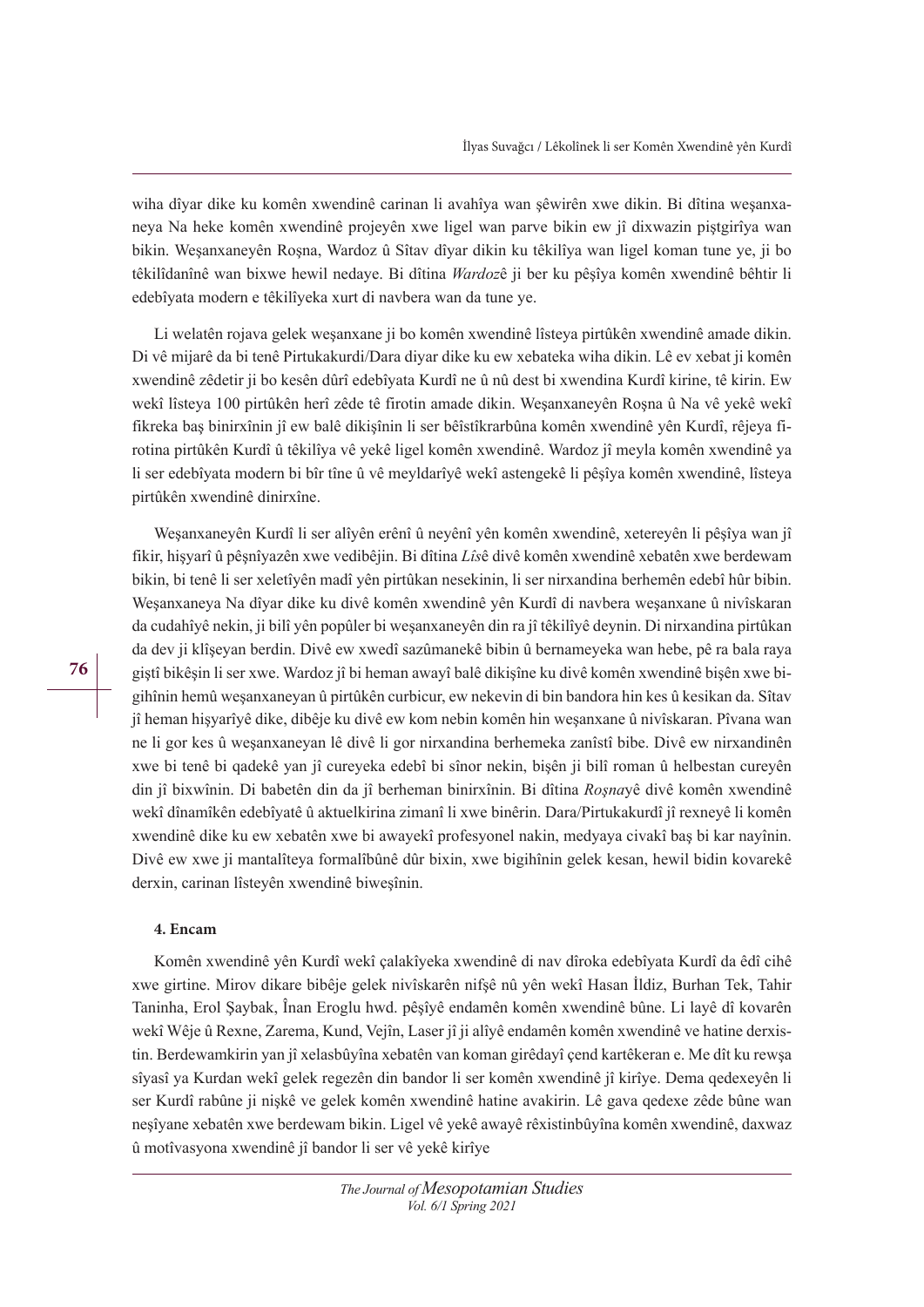Yek ji hêza sereke ya van koman xwendekarên zanîngehan e, gava ew mezûn dibin kesên tên cihê wan tijî nakin. Lewma heke ew bikarin li zanîngehan xwe di bin sîwanê komên xwendekaran da birêxistin bikin û bi awayekî fermî, bi alîkarîya ku zanîngeh li komên xwendekaran dike îstîfade bikin ev yek dê li ser xebatên wan bandoreka erênî bike. Her wiha bi vî awayî xebatên komên xwendinê yên li zanîngehan biîstîkrar berdewam bikin û bi pêş bikevin. Bêguman ev jî bi destûrdayîna rêveberîya zanîngehan pêkan e. Herçend meyildarîya komên xwendinê li ser romanê ye dîsa jî ji bo ku bikarin bi asoyeka berfirehtir rexne û nirxandinan bikin bi dîtina me divê ew ji cureyên dî yên edebî jî bixwînin, xwe bi sînordar nekin. Ew ne bi tenê bal bikêşin ser girîngîya rexneya edebî û zanîstî, hewil bidin sepandina wê li ser pirtûkan jî bikin. Lewma ji bo dagirtina valahîya qada rexneya edebî komên xwendinê wekî hêzeka sereke dikarin rola xwe bi cih bînin. Ji bo vê yekê jî teqez divê encamên şêwirên wan bên tomarkirin û parvekirin. Piştre nivîskarên Kurd jî dikarin hîn bibin ka gelo komên xwendinê çawa li ser berhemên wan sekinîne. Her wiha weşanxaneyên Kurdî jî dikare bi vê yekê meyla xwînerên Kurdî hîn bibin. Di bijartina weşana pirtûkan da xalên ku komên xwendinê dîyar kirine bizanin û li gor vê yekê pirtûkên xwe çap bikin.

Edebîyat bi lihevhatina sê hêmanên sereke; nivîskar, xwîner û berhemê têşeyekî digire û bi pêş dikeve. Di edebîyata Kurdî da li salên dawîyê komên xwendinê hêdî hêdî wekî hêzeka sereke ya vê sêgoşeyê cihê xwe digirin. Kurdî bi awayekî fermî zimanê perwerdehîyê nîne, Kurd bi hewldanên xwe yên takekesî xwendin û nivîsandina Kurdî hîn dibin, pê ra berhemên edebî dinivîsinin. Lê dema ew berhem tên xwendin ev pêvajo tewaw dibe. Lewma komên xwendinê yên Kurdî, li hember qedexeyên li ser Kurdî wekî çalakîyeka alternatîf û dijberî otorîteyê xwedî roleka girîng in. Ji ber ku ew gazinda ku "Kurd bixwe berhemên xwe naxwînin" beralî dikin.

#### **Çavkanî**

Álvarez, Carmen. Á. (2016). Book clubs: An Ethnographic Study of an Innovative Reading Practice in Spain.*Studies in Continuing Education*. Volume 38, Issue 2, 228-242.

Alver, K. (2012). "Edebiyata Giriş", *Edebiyat Sosyolojisi İncelemeleri* İçinde, Editör: Köksal Alver, 2. Baskı. Hece Yayınları: Ankara, ss: 11-46.

Avcı, S.& Yüksel, A.& Akıncı, T.. (2010). Okuma Alışkanlığı Kazandırmada Etkili Bir Yöntem: Okuma Çemberi.*Marmara* Üniversitesi Atatürk Eğitim Fakültesi Eğitim Bilimleri Dergisi. Sayı: 32, 5-24.

Burnett, Gary. (2015). Online Book Clubs: An Overview and Proposal for Implementation. (Têketin: 22.09.2020).https://www.academia.edu/28850165/Online\_Book\_Clubs\_An\_Overview\_and\_Proposal\_for\_Implementation

Clarke, R.& Nolan, M. (2014). Book Clubs and Reconciliation: A Pilot Study on Book Clubs Reading the Fictions of Reconciliation.*Australian Humanities Review*, (56), 121-40.

Daniels, H. (2002). *Literature Circles Voice and Choice in Book Clubs and Reading Groups* Second Edition, Stenhouse Publishers Portland: Maine.

Eagleton T. (2004). *Edebiyat Kuramı*, Çev. Tuncay Birkan, 2. Baskı. Ayrıntı Yayınları: İstanbul. \_\_\_\_\_\_\_\_\_\_, (2012). *(deEL\at 2la\Õ* Çev. Başak Yüce, Sel Yayıncılık: İstanbul.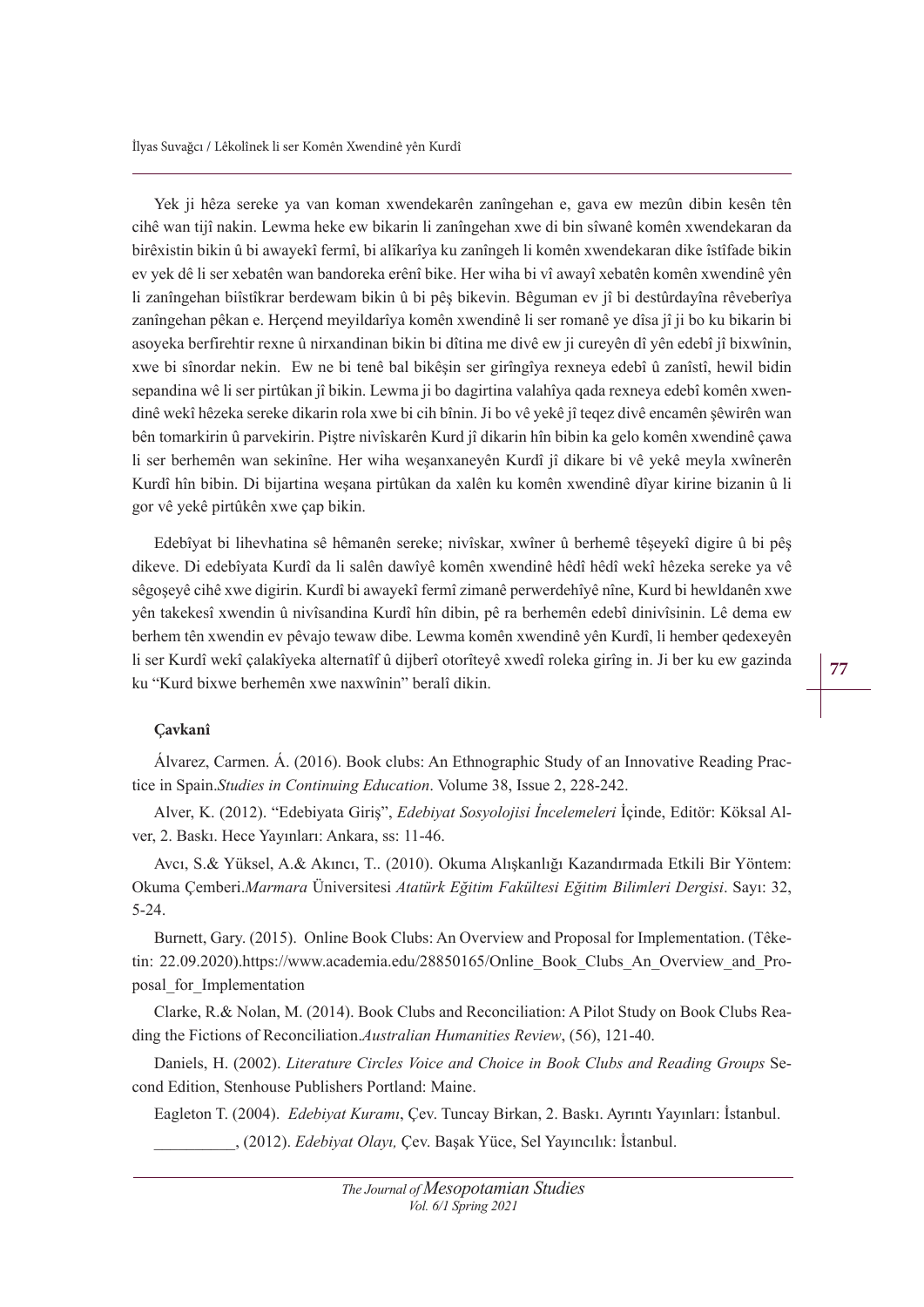Escarpit, R. (1992). *Edebiyat Sosyolojisi*, Çev. Hüseyin Portakal, İletişim Yayınları: İstanbul. Goldmann, L. (2005). *Roman Sosyolojisi*, Çev. Ayberk Erkay, Birleşik Yayınevi: Ankara. Peplow, D. (2016). *Talk About Books A Study of Reading Groups*. London & New York: Bloomsbury Academic. Procter, J.& Benwell, B. (2015). *New Directions in Book History. (Reading Across Worlds-Trans*national Book Groups and the Reception of Difference). United Kingdom: Palgrave Macmillan. Swann, J.& Allington, D. (2009). Reading Groups and The Language of Literary Texts: A Case Study in Social Reading.*Language and Literature*, 18: 247-265. Hevpeyvînên Ligel Komên Xwendinê Hatine Kirin Akboğa, H. Koma Xwendinê ya Mela Mehmûdê Bazîdî, Dîroka Hevpeyvînê: 16.10.2020 Aksu, A. Koma Xwendinê ya Mersînê, Dîroka Hevpeyvînê:07.10.2020 Arjen, S. Koma Xwendinê ya Cizîra Botan, Dîroka Hevpeyvînê: 11.11.2020 Baran, S. Koma Xwendinê ya Weqfa Îsmaîl Beşîkçiyê, Dîroka Hevpeyvînê:12.10.2020 Ceylan, M. Koma Xwendinê ya Zankoya Mûşê, Dîroka Hevpeyvînê:28.09.2020 Hedilî, K. Simo. Koma Helbestê ya Stockholmê û Koma Nirxandina Wêjeyê, Dîroka Hevpeyvînê: 02.10.2020 Kanî, A. Koma Xwendinê ya Diyarbekirê, Dîroka Hevpeyvînê: 05.10.2020 Kiye, H. Koma xwendinê ya Mestûre Erdelanî, Dîroka Hevpeyvînê: 08.10.2020 Janzêm, Ş. Koma Xwendinê ya Vejînê, Dîroka Hevpeyvînê: 07.10.2020 Metîna, R. & Endez, B. Koma Helbestê ya Amedê, Dîroka Hevpeyvînê:15.10.2020 Rûbar, F. Koma Xwendinê Ya Batmanê (II), Dîroka Hevpeyvînê: 03.10.2020 Serhedî, S. Koma Xwendinê Ya Wanê, Dîroka Hevpeyvînê: 02.11.2020 Seyarî, A. Koma Xwendinê ya Berken Bereh, Dîroka Hevpeyvînê:03.10.2020 Şahîn, F. Klûba Wêje û Xwendinê ya Dîlokê, Dîroka Hevpeyvînê:11.10.2020 Şaşmaz, S. Koma Xwendinê ya Amedê, Dîroka Hevpeyvînê 01.10.2020 Şev, S. Koma Xwendinê ya Eğitim-Senê, Dîroka Hevpeyvînê: 02.10.2020 Şêxo, E. Koma Sormeyê ya Xwendinê, Dîroka Hevpeyvînê:02.10.2020 Tek, B. Koma Xwendinê a Qoserê, Dîroka Hevpeyvînê: 20.10.2020 Tirpan, W. Koma Xwendinê ya Batmanê (I), Dîroka Hevpeyvînê: 22.10.2020 Toprak, O. Koma Xwendinê ya Celadet Alî Bedirxan, Dîroka Hevpeyvînê: 28.09.2020 Xerzî, B. Koma Xwendinê ya Ferzad Kemanger, Dîroka Hevpeyvînê: 09.11.2020 Yildiz, D. Aydin. Koma Xwendinê ya Çewlîgê, Dîroka Hevpeyvînê:27.10.2020 Zêdo, Ç. Şêwira Xwendina Edebiyata Kurdî (Şêwira Xwendinê), Dîroka Hevpeyvînê:01.10.2020 Hevpeyvînên Ligel Nivîskaran Hatine Kirin Amîda, Î. Dîroka Hevpeyvînê: 14.10.2020

#### **78**